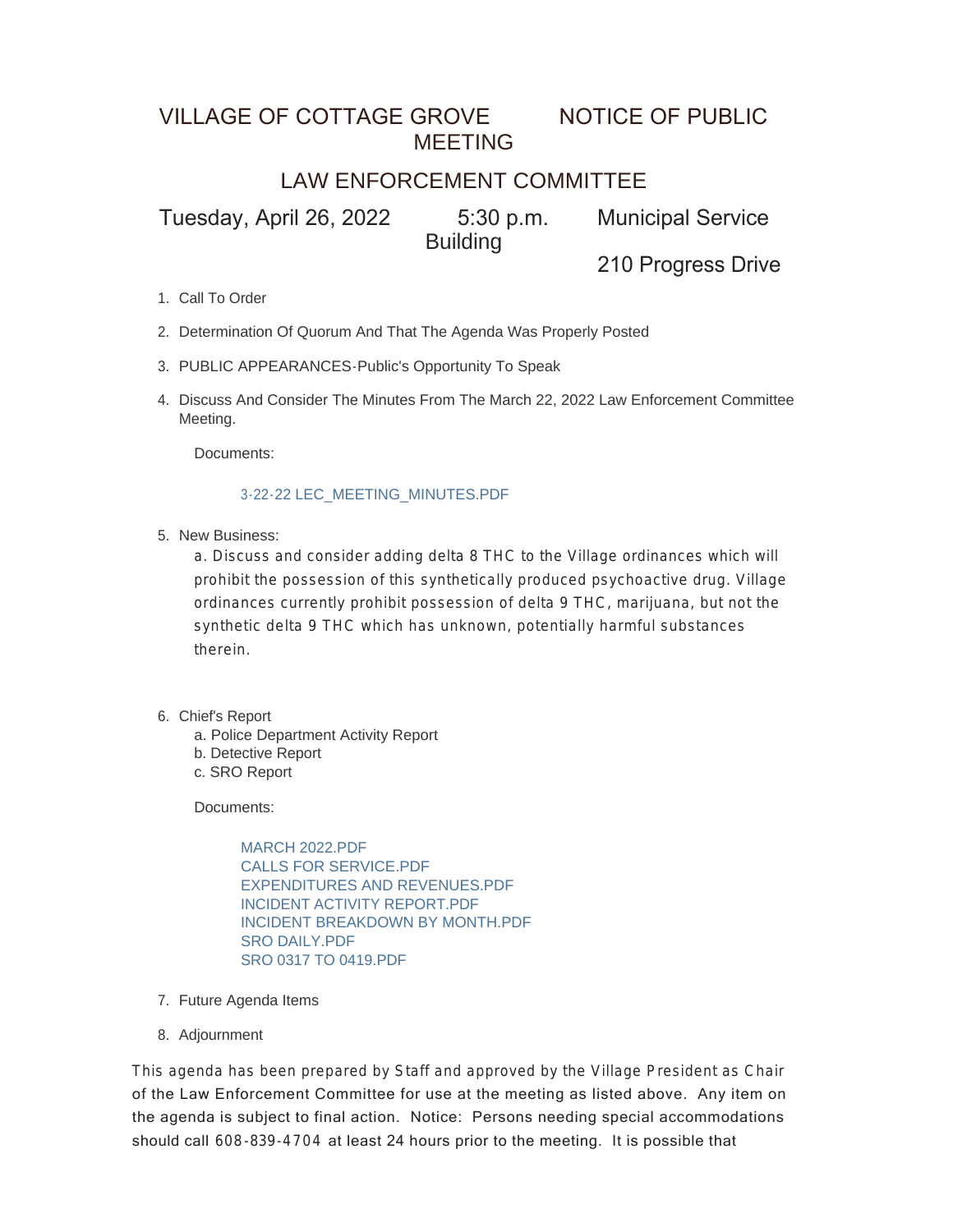members of and possibly a quorum of members of other governmental bodies may be in attendance at the above stated meeting to gather information; no action will be taken by any governmental body at the above -stated meeting other than the governmental body specifically referred to above in this notice.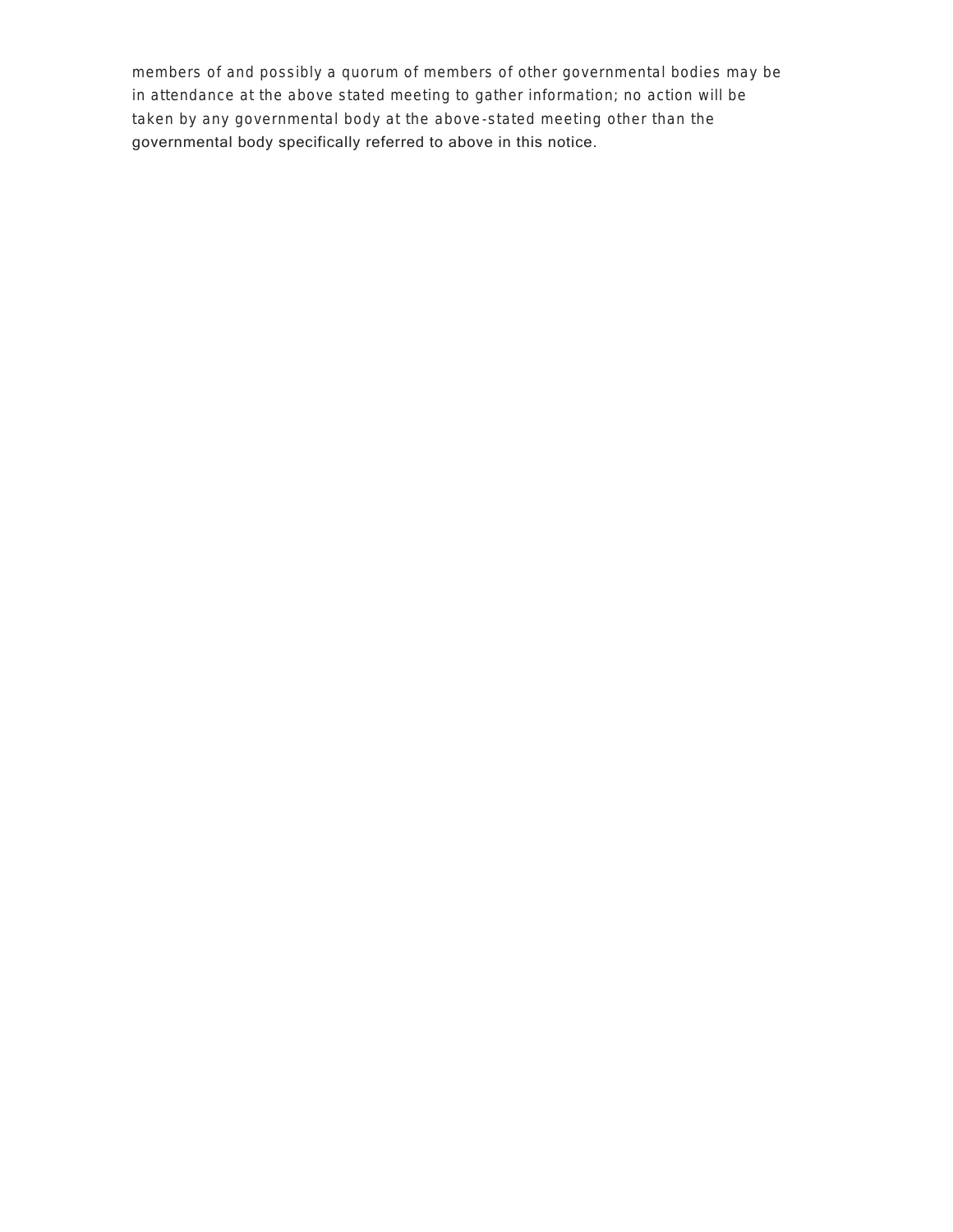### VILLAGE OF COTTAGE GROVE LAW ENFORCEMENT COMMITTEE Municipal Building Suite 1, 210 Progress Drive, Cottage Grove, WI 53527 22 March 2022 Draft - Meeting Minutes

#### 1. Call to Order

The 22 March 2022 regular meeting of the Village of Cottage Grove Law Enforcement was called to order at 5:32 p.m. by Village President John Williams. Due to the COVID-19 pandemic, the meeting was held virtually via Zoom.

2. Determination of quorum and that the agenda was properly posted

It was determined that there was a quorum of members present and the agenda properly posted. Committee members present were Police Chief Dan Layber and Lieutenant Matt Wagner, Members Jon Russell and Kishia Peters, Trustees Troy Allen and Sarah Valencia, and Village President John Williams.

3. Public Appearances - No public appearances.

4. Discuss and consider the minutes from the February 22, 2022, Law Enforcement Committee Meeting

Motion by Allen to approve of the minute from the February 22, 2022, meeting as presented seconded by Russell. Motion carried with a voice vote of 5-0-0.

- 5. New Business:
	- a. Discuss and consider goals and objectives for the police department in 2022. Chief Layber outlined the five goals for the department for the year.
		- 1. Maintain Accreditation
		- 2. Identify Technology, Equipment and Facility Needs Chief noted that facility space is okay for now but say in 4 years will need space to support expected staff growth. Also, he touched on the need to address newer dash cams in most of the vehicles.
		- 3. Enhance and Increase Participation in the Physical Fitness / Wellness Program and Develop a Peer Support Program for the Police Department – Chief noted there is a need for a Peer Support Program with the challenges of policing and upward trend of suicides.
		- 4. Officer Intervention Training for the Police Department This would likely be based on the Georgetown program which is being implemented across the US in departments.
		- 5. Develop a Chaplain Program for the Police Department Chief shared that we have local volunteer who recently was certified a Chaplain and will be joining the department soon.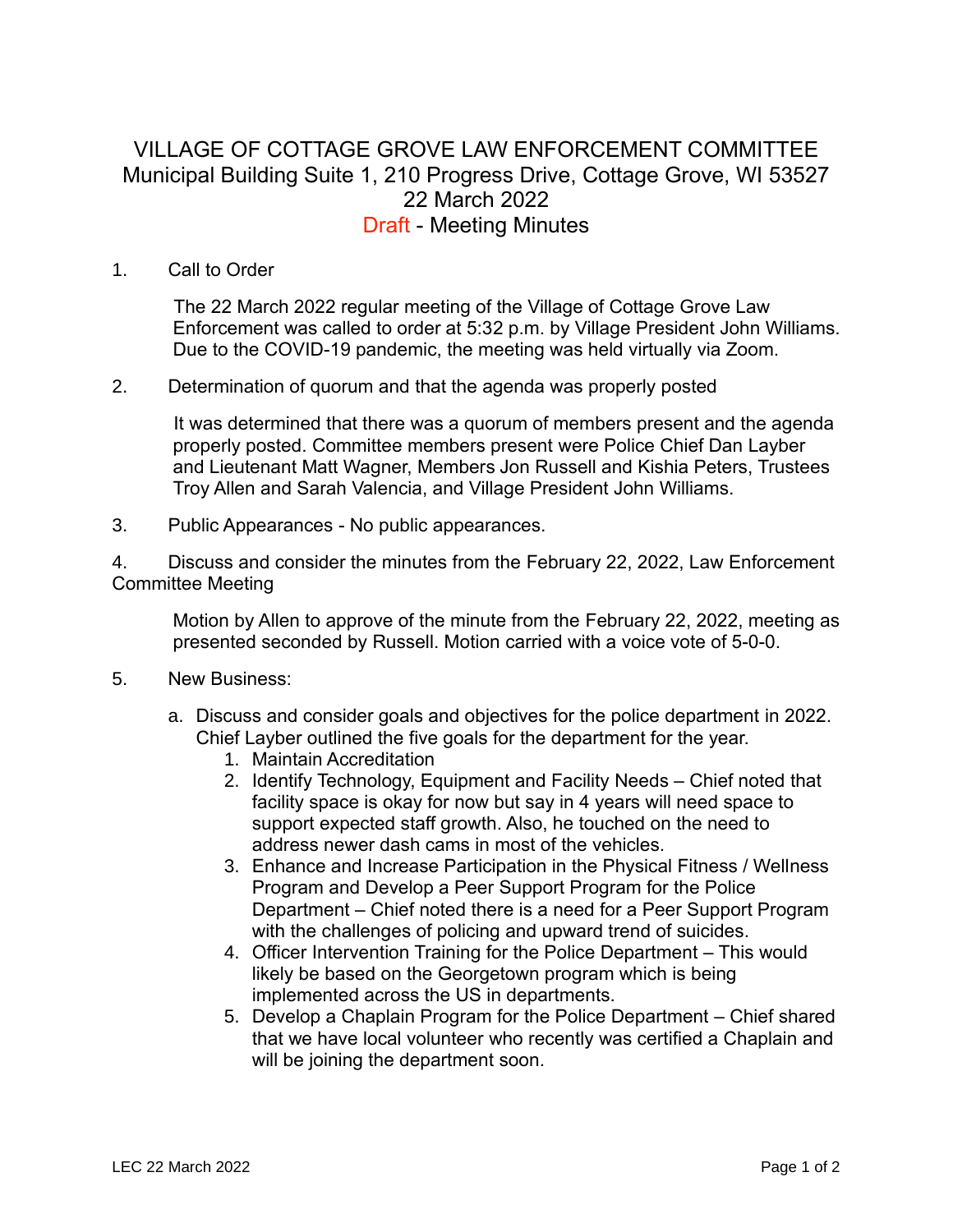Motion by Allen to approve the 2022 Police Department goals and objectives as presented and seconded by Valencia. Motion carried with a voice vote of 5-0-0.

#### 6. Chief's Reports

a. Police Department Activity Report: Chief shared that the fixed License Plate Readers recently arrest of a wanted suspect in the last few days. Over the weekend, one of the Plate Readers were damaged by a drunk driving hitting the pole it was mounted on. He noted that the department just received \$16K in Federal monies through the State and will be evaluating where to invest these dollars (e.g., technology upgrades like dash cams). Chief updated the status of the new Officers: two experienced Officers will be wrapping up their field training in the next month or so and the Officers at the Academy just finished firearms training. The Cottage Grove Community Foundation recently donated \$900 for addition Narcan doses which continue to be used on a regular basis.

- b. Detective Report: nothing noted.
- c. SRO Report: nothing noted.
- 7. Future Agenda Items and next meeting date

The usual agenda items. The committee discussed and agreed to meeting in person for our April LEC.

Next meeting scheduled for April 26<sup>th</sup> at 5:30 p.m.

8. Adjournment

Motion to adjure 5:54 p.m. by Allen and second by Peters and carried voice vote  $5 - 0 - 0$ 

MINUTES - Submitted by

John Williams

Village of Cottage Grove Law Enforcement Committee meeting held on 22Mar2022 *These minutes represent the general subject matter discussed in this meeting, but do not reflect a verbatim documentation of the subjects and conversations that took place.*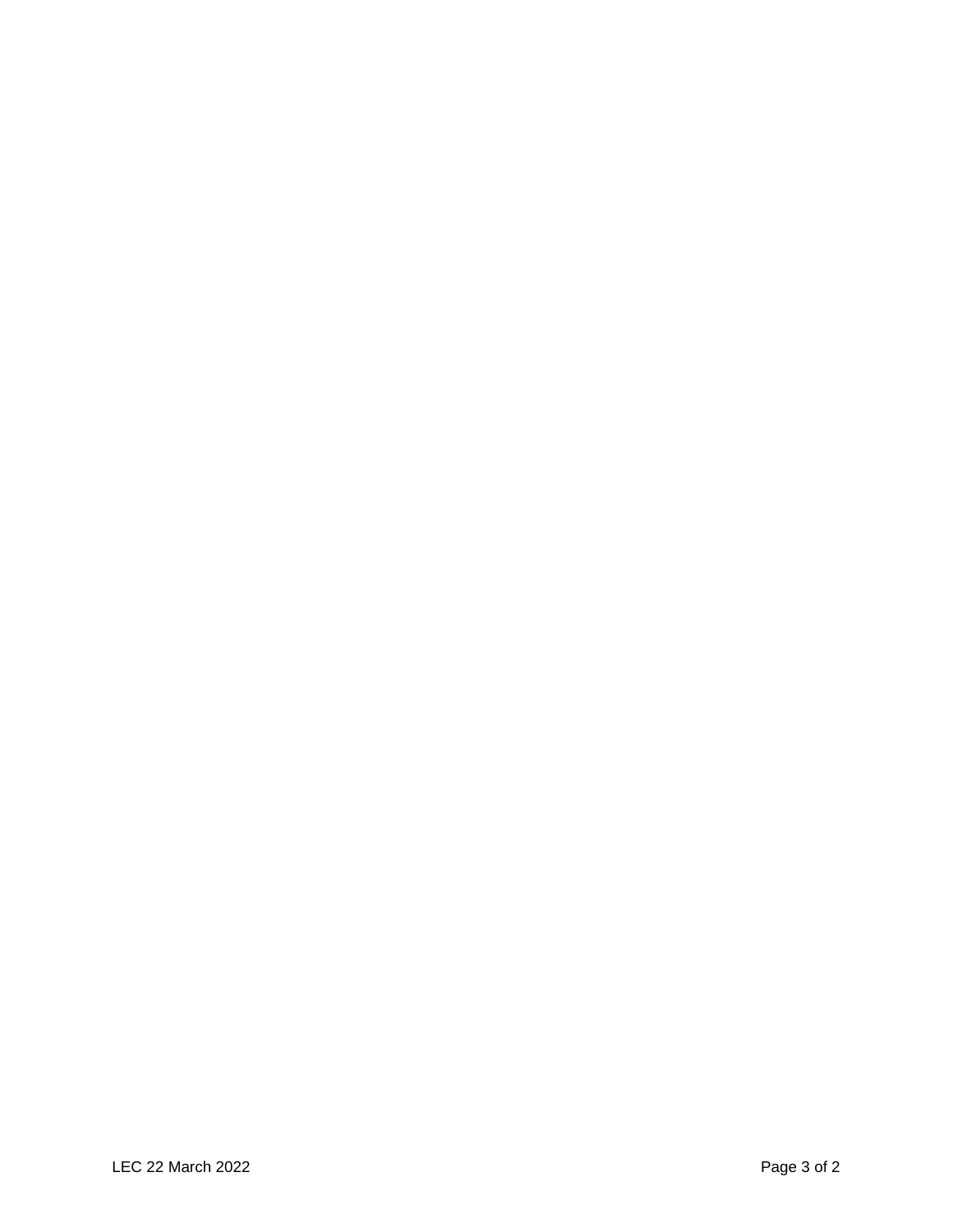### **DETECTIVE ANDERSON MONTHLY REPORT**

## **March 2022**



#### **CASES WOKRED-**

- $\triangleright$  Sexual assault to child case
- $\triangleright$  Theft case (cold case)
- $\triangleright$  Theft case (cold case)
- Fraud/Forgery case, working with Madison PD
- $\triangleright$  Drug cases with task force
- ICAC Case (completed and unfounded with DCSO) (Safety plan with parents)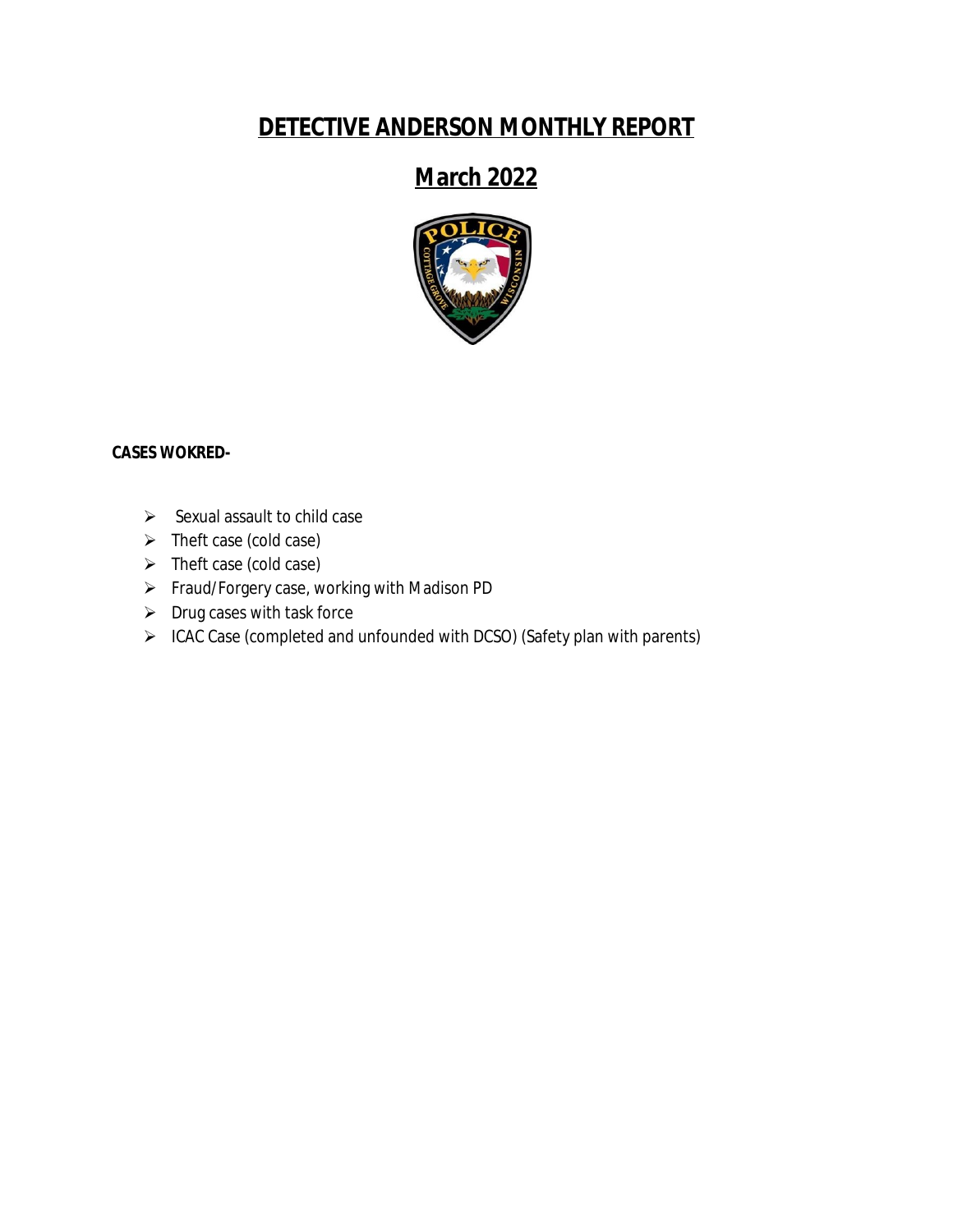#### **OTHER CASES ASSISTED AND OTHER JOBS CONDUCTED BY DETECTIVE**

- **•** Power DMS
- **Follow up DA office on several cases needed for Patrol**
- **Scam case, walk-in, took care of for Patrol**
- **Video download for interview for DCI**
- **Crime lab**
- **PTI issues with camera**
- **Meet with ADA on 2 cases possibly going to Jury Trial**
- **Assist Madison PD with case**
- **Assist patrol on 2 patrol cover shifts**
- **Accreditation**

#### **TRAININGS/MEETINGS:**

- **- Department meeting, OID Training**
- **- Cyber training**
- **- ASIM training**
- **- Instructor Update training**

◆ On a daily basis I complete evidence intake which includes checking in evidence through LERMS system, making sure the packaging is correct, and placed in the correct area. Review any Patrol Officers reports that are being sent to the DA office for review, court officer duties which include making sure intake sheets are filled out correct and sent, sign complaints, and also bring up juvenile referrals to the DA Office, and sign petitions when needed. I also review Patrol logs, respond to any emails, deercreek info, and dictate and review reports of my own. I assist front clerical staff with any questions, walk –in's, or issues they may have. Also assist with any computer issues where computer magic is contacted. I burn videos and save into evidence requested by Patrol Officers. I also keep in contact with DA office on cases I am currently working, social network with other Detectives, and submit evidence to the crime lab.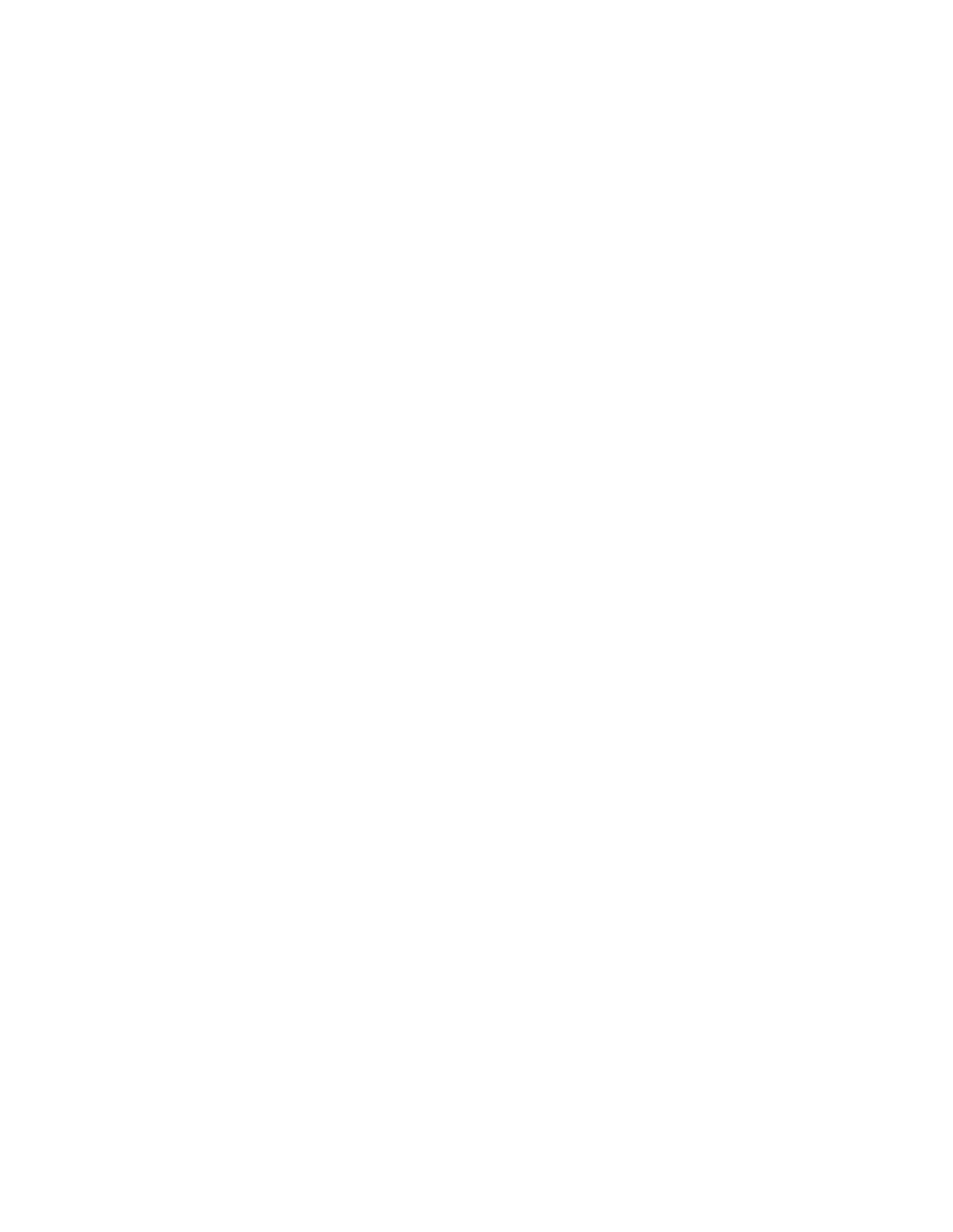|                                 |                   |                 |                 |              | <b>CALLS FOR SERVICE SUMMARY</b> |                 |                  |                 |                  |                 |                 |                 |
|---------------------------------|-------------------|-----------------|-----------------|--------------|----------------------------------|-----------------|------------------|-----------------|------------------|-----------------|-----------------|-----------------|
| 2022 Village                    | <b>JANUARY</b>    | <b>FEBRUARY</b> | <b>MARCH</b>    | <b>APRIL</b> | <b>MAY</b>                       | <b>JUNE</b>     | JULY             | <b>AUGUST</b>   | <b>SEPTEMBER</b> | <b>OCTOBER</b>  | <b>NOVEMBER</b> | <b>DECEMBER</b> |
| <b>TOTAL</b>                    | 742               | 710             |                 |              |                                  |                 |                  |                 |                  |                 |                 |                 |
| <b>NUMBER OF DAYS PER MONTH</b> | $\overline{31}$   | $\overline{28}$ | $\overline{31}$ | 30           | $\overline{31}$                  | 30              | 31               | 31              | $\overline{30}$  | $\overline{31}$ | 30              | 31              |
| <b>CALLS PER DAY</b>            | 23.9              | 25.4            | 0.0             | 0.0          | 0.0                              | 0.0             | 0.0              | 0.0             | 0.0              | 0.0             | 0.0             | 0.0             |
| <b>CALLS PER SHIFT</b>          | 8.0               | 8.5             | 0.0             | 0.0          | $\overline{0.0}$                 | 0.0             | 0.0              | 0.0             | 0.0              | 0.0             | 0.0             | 0.0             |
|                                 |                   |                 |                 |              |                                  |                 |                  |                 |                  |                 |                 |                 |
| 2021 Village                    | <b>JANUARY</b>    | <b>FEBRUARY</b> | <b>MARCH</b>    | <b>APRIL</b> | <b>MAY</b>                       | <b>JUNE</b>     | <b>JULY</b>      | <b>AUGUST</b>   | <b>SEPTEMBER</b> | <b>OCTOBER</b>  | <b>NOVEMBER</b> | <b>DECEMBER</b> |
| <b>TOTAL</b>                    | 1023              | 724             | 894             | 706          | 821                              | 829             | 820              | 862             | 894              | 877             | 759             | 682             |
| <b>NUMBER OF DAYS PER MONTH</b> | $\overline{31}$   | 28              | $\overline{31}$ | 30           | 31                               | 30              | $\overline{31}$  | $\overline{31}$ | 30               | 31              | 30              | $\overline{31}$ |
| <b>CALLS PER DAY</b>            | 33.0              | 25.9            | 28.8            | 23.5         | 26.5                             | 27.6            | 26.5             | 27.8            | 29.8             | 28.3            | 25.3            | 22.0            |
| <b>CALLS PER SHIFT</b>          | $\overline{11.0}$ | 8.6             | 9.6             | 7.8          | 8.8                              | 9.2             | 8.8              | 9.3             | 9.9              | 9.4             | 8.4             | 7.3             |
|                                 |                   |                 |                 |              |                                  |                 |                  |                 |                  |                 |                 |                 |
| 2020 Village                    | <b>JANUARY</b>    | <b>FEBRUARY</b> | <b>MARCH</b>    | <b>APRIL</b> | <b>MAY</b>                       | <b>JUNE</b>     | <b>JULY</b>      | <b>AUGUST</b>   | <b>SEPTEMBER</b> | <b>OCTOBER</b>  | <b>NOVEMBER</b> | <b>DECEMBER</b> |
| <b>TOTAL</b>                    | 1250              | 930             | 783             | 674          | 739                              | 741             | 724              | 935             | 902              | 932             | 773             | 895             |
| <b>NUMBER OF DAYS PER MONTH</b> | $\overline{31}$   | $\overline{28}$ | 31              | 30           | $\overline{31}$                  | 30              | $\overline{31}$  | 31              | 30               | $\overline{31}$ | 30              | 31              |
| <b>CALLS PER DAY</b>            | 40.3              | 33.2            | 25.3            | 22.5         | 23.8                             | 24.7            | 23.4             | 30.2            | 30.1             | 30.1            | 25.8            | 28.9            |
| <b>CALLS PER SHIFT</b>          | 13.4              | 11.1            | 8.4             | 7.5          | 7.9                              | 8.2             | $\overline{7.8}$ | 10.1            | 10.0             | 10.0            | 8.6             | 9.6             |
|                                 |                   |                 |                 |              |                                  |                 |                  |                 |                  |                 |                 |                 |
| 2019 Village                    | <b>JANUARY</b>    | <b>FEBRUARY</b> | <b>MARCH</b>    | <b>APRIL</b> | <b>MAY</b>                       | <b>JUNE</b>     | <b>JULY</b>      | <b>AUGUST</b>   | <b>SEPTEMBER</b> | <b>OCTOBER</b>  | <b>NOVEMBER</b> | <b>DECEMBER</b> |
| <b>TOTAL</b>                    | 1300              | 1110            | 1190            | 1069         | 1026                             | 1189            | 1022             | 1029            | 883              | 955             | 888             | 879             |
| <b>NUMBER OF DAYS PER MONTH</b> | 31                | 28              | 31              | 30           | 31                               | 30              | 31               | 31              | 30               | 31              | 30              | $\overline{31}$ |
| <b>CALLS PER DAY</b>            | 41.9              | 39.6            | 38.4            | 35.6         | 33.1                             | 39.6            | 33               | 33.2            | 29.4             | 30.8            | 29.6            | 28.3            |
| <b>CALLS PER SHIFT</b>          | 14                | 13.2            | 12.8            | 11.9         | 11                               | 13.2            | $\overline{11}$  | 11.1            | 9.8              | 10.3            | 9.9             | 9.4             |
|                                 |                   |                 |                 |              |                                  |                 |                  |                 |                  |                 |                 |                 |
| 2018 Village                    | <b>JANUARY</b>    | <b>FEBRUARY</b> | <b>MARCH</b>    | <b>APRIL</b> | <b>MAY</b>                       | <b>JUNE</b>     | <b>JULY</b>      | <b>AUGUST</b>   | <b>SEPTEMBER</b> | <b>OCTOBER</b>  | <b>NOVEMBER</b> | <b>DECEMBER</b> |
| <b>TOTAL</b>                    | 1429              | 1370            | 1178            | 1074         | 959                              | 1105            | 1137             | 1205            | 1185             | 1198            | 1043            | 1105            |
| <b>NUMBER OF DAYS PER MONTH</b> | 31                | 28              | 31              | 30           | $\overline{31}$                  | $\overline{30}$ | 31               | 31              | 30               | 31              | 30              | 31              |
| <b>CALLS PER DAY</b>            | 46                | 48.9            | 38              | 35.8         | 30.9                             | 36.8            | 36.7             | 38.9            | 39.5             | 38.7            | 35              | 35.7            |
| <b>CALLS PER SHIFT</b>          | 15.3              | 16.3            | 12.7            | 11.9         | 10.3                             | 12.3            | 12.2             | 13              | 13.2             | 12.9            | 11.7            | 11.9            |
|                                 |                   |                 |                 |              |                                  |                 |                  |                 |                  |                 |                 |                 |
| 2017 Village                    | <b>JANUARY</b>    | <b>FEBRUARY</b> | <b>MARCH</b>    | <b>APRIL</b> | <b>MAY</b>                       | <b>JUNE</b>     | <b>JULY</b>      | <b>AUGUST</b>   | <b>SEPTEMBER</b> | <b>OCTOBER</b>  | <b>NOVEMBER</b> | <b>DECEMBER</b> |
| <b>TOTAL</b>                    | 986               | 873             | 1029            | 717          | 812                              | 825             | 738              | 682             | 804              | 794             | 723             | 845             |
| <b>NUMBER OF DAYS PER MONTH</b> | 31                | 28              | 31              | 30           | $\overline{31}$                  | 30              | 31               | 31              | 30               | $\overline{31}$ | 30              | 31              |
| <b>CALLS PER DAY</b>            | 31.81             | 31.18           | 33.19           | 23.9         | 26.2                             | 27.5            | 23.8             | $\overline{22}$ | 26.8             | 25.6            | 24.1            | 27.3            |
| <b>CALLS PER SHIFT</b>          | 10.6              | 10.4            | 11.1            | 8            | 8.7                              | 9.1             | 7.9              | 7.3             | 9                | 8.5             | 8 <sup>1</sup>  | 9.1             |
|                                 |                   |                 |                 |              |                                  |                 |                  |                 |                  |                 |                 |                 |
| 2016 Village                    | <b>JANUARY</b>    | <b>FEBRUARY</b> | <b>MARCH</b>    | <b>APRIL</b> | <b>MAY</b>                       | <b>JUNE</b>     | <b>JULY</b>      | <b>AUGUST</b>   | <b>SEPTEMBER</b> | <b>OCTOBER</b>  | <b>NOVEMBER</b> | <b>DECEMBER</b> |
| <b>TOTAL</b>                    | 911               | 977             | 1033            | 1034         | 806                              | 867             | 839              | 1206            | 911              | 907             | 748             | 961             |
| <b>NUMBER OF DAYS PER MONTH</b> | 31                | 29              | 31              | 30           | 31                               | 30              | $\overline{31}$  | 31              | 30               | 31              | 30              | 31              |
| <b>CALLS PER DAY</b>            | 29.39             | 33.69           | 33.32           | 34.47        | 26.00                            | 28.90           | 27.06            | 38.90           | 30.37            | 29.26           | 24.93           | 31.00           |
| <b>CALLS PER SHIFT</b>          | 9.8               | 11.2            | 11.1            | 11.5         | 8.7                              | 9.6             | 9.0              | 13.0            | 10.1             | 9.8             | 8.3             | 10.3            |

 $\sim$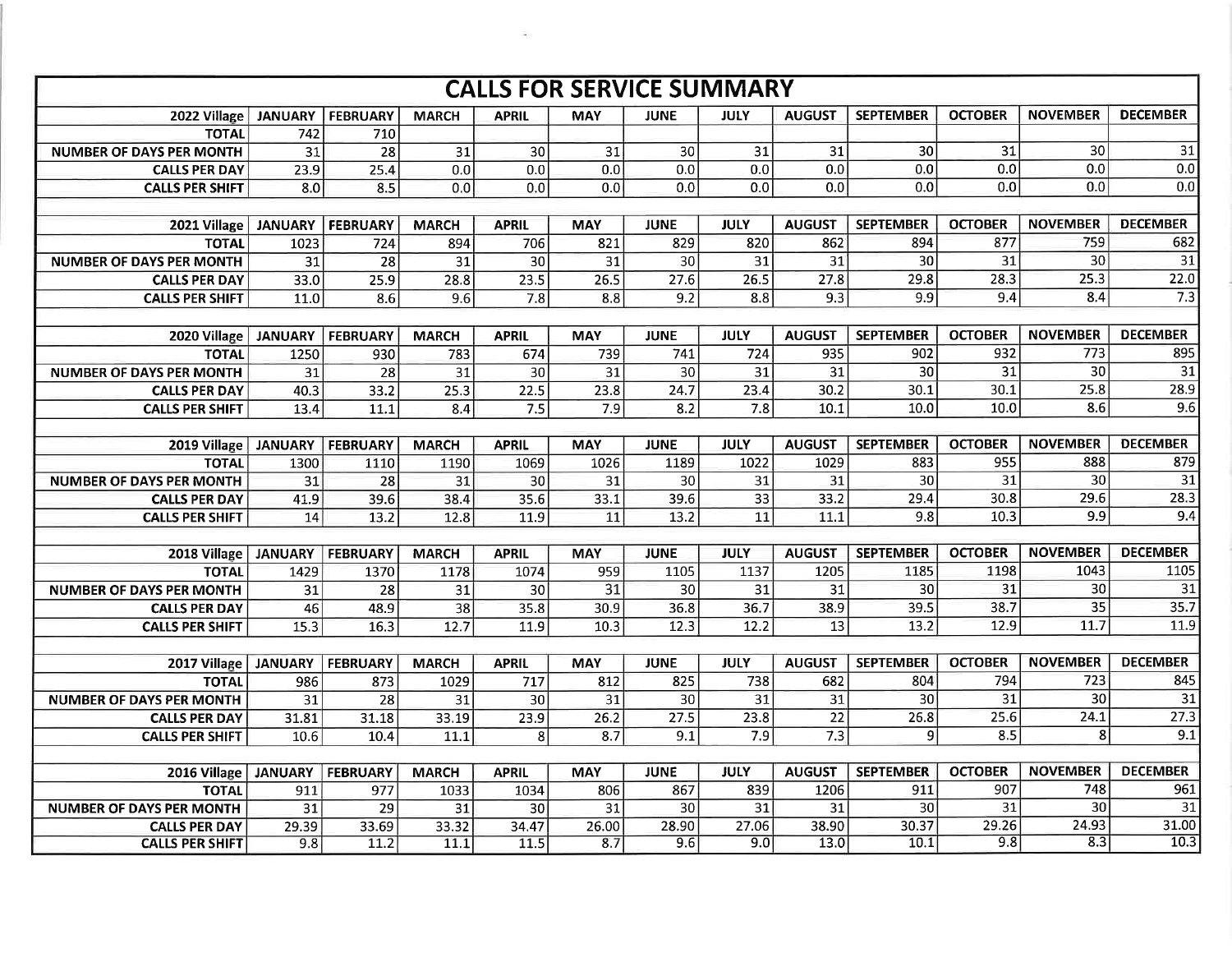#### **COTTAGE GROVE 2022 DEPARTMENT BUDGET MONTHLY EXPENDITURES**

|                                      |                        |          | Expenditure       | Remaining               |                  | Invoice       | <b>Description</b>                | Month |
|--------------------------------------|------------------------|----------|-------------------|-------------------------|------------------|---------------|-----------------------------------|-------|
| 100-52100-210 PROFESSIONAL SERVICES  |                        |          |                   |                         |                  |               |                                   |       |
|                                      | <b>Budgeted Amount</b> |          |                   | \$                      | 8,000.00         |               |                                   |       |
| Family Service Madison               |                        | \$       | 440.00            | \$                      | 7,560.00         | 12-12-2-21    | EAP                               | Dec   |
| SSM Health                           |                        | \$       | 2,414.00          | \$                      | 5,146.00         | 2811090       | Gilmore/Gramm Health              | Feb   |
| Police and Sheriffs Press            |                        | \$       | 17.58             | \$                      | 5,128.42         | 159244        | New ID Badge                      | Feb   |
|                                      |                        |          |                   |                         |                  |               |                                   |       |
| 100-52100-214 DATA PROCESSING        | <b>Budgeted Amount</b> |          |                   | \$                      | 40,000.00        |               |                                   |       |
| Planit                               |                        | \$       | 1,350.00          | \$                      | 38,650.00        | RSI-6429      | Planit Annual                     | Jan   |
| State of WI DOJ                      |                        | \$       | 358.50            | \$                      | 38,291.50        | 455TIME-12110 | <b>TIME Access Charge</b>         | Jan   |
| US Cellular                          |                        | \$       | 197.55            | \$                      | 38,093.95        | 485766049     | Modem Account                     | Jan   |
| US Cellular                          |                        | \$       | 197.60            | \$                      | 37,896.35        | 491509670     | Modem Account                     | Feb   |
| Power DMS                            |                        | \$       | 5,130.39          | \$.                     | 32,765.96        | INV-17615     | Annual Subscription               | Mar   |
|                                      |                        |          |                   |                         |                  |               |                                   |       |
| 100-52100-225 TELEPHONE              |                        |          |                   |                         |                  |               |                                   |       |
|                                      | <b>Budgeted Amount</b> |          |                   | \$                      | 5,000.00         |               |                                   |       |
| Frontier                             |                        | \$       | 2.41              | \$                      | 4,997.59         | 1/1/2022      | <b>Emergency Line/Fax Machine</b> | Jan   |
| US Cellular                          |                        | \$       | 393.59            | \$                      | 4,604.00         | 487187798     | <b>Cell Phones</b>                | Jan   |
| AT&T                                 |                        | \$       | 2,947.80          | \$                      | 1,656.20         | <b>SETUP</b>  | <b>AT&amp;T Setup Accounts</b>    | Feb   |
| US Cellular                          |                        | Ś        | $(18.09)$ \$      |                         | 1,674.29         | 493031130     | Cell Phones Credit                | Feb   |
| 100-52100-240 REPAIR/MAIN EQUIP      |                        |          |                   |                         |                  |               |                                   |       |
|                                      | <b>Budgeted Amount</b> |          |                   | \$                      | 2,000.00         |               |                                   |       |
| Belco                                |                        | \$       | 623.80            | \$                      | 1,376.20         | 6783          | Tahoe Antenna Repair              | Jan   |
| Belco                                |                        | \$       | 115.00            | \$                      | 1,261.20         | 6817          | K9 Printer Repair                 | Jan   |
| O'Reilly                             |                        | \$       | 149.99            | \$                      | 1,111.21         | MC; 1465      | Jumpstart                         | Jan   |
| Amazon                               |                        | \$       | 2.89              | \$                      | 1,108.32         | MC; 8122      | Shelf Repair                      | Jan   |
| Bills Key Shop & Locksmith           |                        | \$       | 60.00             | \$                      | 1,048.32         | MC; 1481      | <b>Key Repairs</b>                | Jan   |
| Belco                                |                        | \$       | 483.98            | \$                      | 564.34           | 6931          | Squad 161 Repair                  | Feb   |
| Kwik Trip                            |                        | \$       | 240.00            | \$                      | 324.34           | MC; 1515      | Car Washes                        | Feb   |
| <b>100-52100-310 OFFICE SUPPLIES</b> |                        |          |                   |                         |                  |               |                                   |       |
|                                      | <b>Budgeted Amount</b> |          |                   | \$                      | 3,000.00         |               |                                   |       |
| Complete Office                      |                        | \$       | 3.96              | \$                      | 2,996.04         | MC, 8122      | Office Supplies                   | Dec   |
| Complete Office                      |                        | \$       | 41.59             | \$                      | 2,954.45         | MC; 8122      | Office Supplies                   | Dec   |
| Complete Office                      |                        | \$       | 32.04             | \$                      | 2,922.41         | MC; 1572      | Office Supplies                   | Dec   |
| Complete Office                      |                        | \$       | 18.24             | \$                      | 2,904.17         | MC; 8122      | <b>Office Supplies</b>            | Jan   |
| Office Depot                         |                        | \$       | 67.83             | \$                      | 2,836.34         | MC; 1523      | Office Supplies                   | Jan   |
| Complete Office                      |                        | \$       | 102.55            | \$                      | 2,733.79         | MC; 8122      | Office Supplies                   | Jan   |
| Piggly Wiggly                        |                        | \$       | 5.43              | \$                      | 2,728.36         | MC; 8122      | Office Supplies                   | Jan   |
| Amazon                               |                        | \$       | 29.85             | \$                      | 2,698.51         | MC; 8122      | <b>Office Supplies</b>            | Jan   |
| Mounds                               |                        | \$       | 7.90 \$           |                         | 2,690.61         | MC; 8122      | Office Supplies                   | Jan   |
| Complete Office                      |                        | \$       | $68.62 \quad$ \$  |                         | 2,621.99         | MC; 8122      | Office Supplies                   | Jan   |
| Amazon                               |                        | \$       | 13.29             | -\$                     | 2,608.70         | MC; 8122      | Office Supplies                   | Feb   |
| Complete Office                      |                        | \$       | 5.90              | -\$                     | 2,602.80         | MC; 8122      | <b>Office Supplies</b>            | Feb   |
| Complete Office                      |                        | \$       | 94.98             | \$                      | 2,507.82         | MC; 8122      | Office Supplies                   | Feb   |
| Amazon                               |                        | \$       | $38.92 \quad$ \$  |                         | 2,468.90         | MC; 8122      | <b>Office Supplies</b>            | Feb   |
| Office Depot                         |                        | \$       | $73.14 \text{ }$  |                         | 2,395.76         | MC; 1523      | Office Supplies                   | Feb   |
|                                      |                        |          |                   |                         |                  |               |                                   |       |
| 100-52100-311 POSTAGE                | <b>Budgeted Amount</b> |          |                   | \$                      | 600.00           |               |                                   |       |
| <b>USPS</b>                          |                        |          | 58.00             | -\$                     | 542.00           | MC; 1523      | Stamps                            | Dec   |
| <b>USPS</b>                          |                        | \$<br>\$ | 9.30              | \$                      | 532.70           | MC; 1473      | Priority Mail                     | Dec   |
|                                      |                        |          |                   |                         |                  | MC; 8122      | <b>Stamped Envelopes</b>          | Jan   |
| <b>USPS</b><br><b>USPS</b>           |                        | \$<br>\$ | 352.50<br>3.75 \$ | -Ş                      | 180.20<br>176.45 | MC; 1515      | Returned Package                  | Jan   |
|                                      |                        |          |                   |                         |                  |               |                                   |       |
| 100-52100-320 PUBLICATIONS/DUES      |                        |          |                   |                         |                  |               |                                   |       |
|                                      | <b>Budgeted Amount</b> |          |                   | \$                      | 1,500.00         |               |                                   |       |
| WI CPA                               |                        | \$       | 150.00            | $\overline{\mathsf{S}}$ | 1,350.00         | 6550          | Layber Dues                       | Dec   |
| WI CPA                               |                        | \$       | 100.00            | \$                      | 1,250.00         | 6289          | <b>Wagner Dues</b>                | Dec   |
| WI CPA                               |                        | \$       | 150.00            | -\$                     | 1,100.00         | MC; 6084      | Layber Dues                       | Dec   |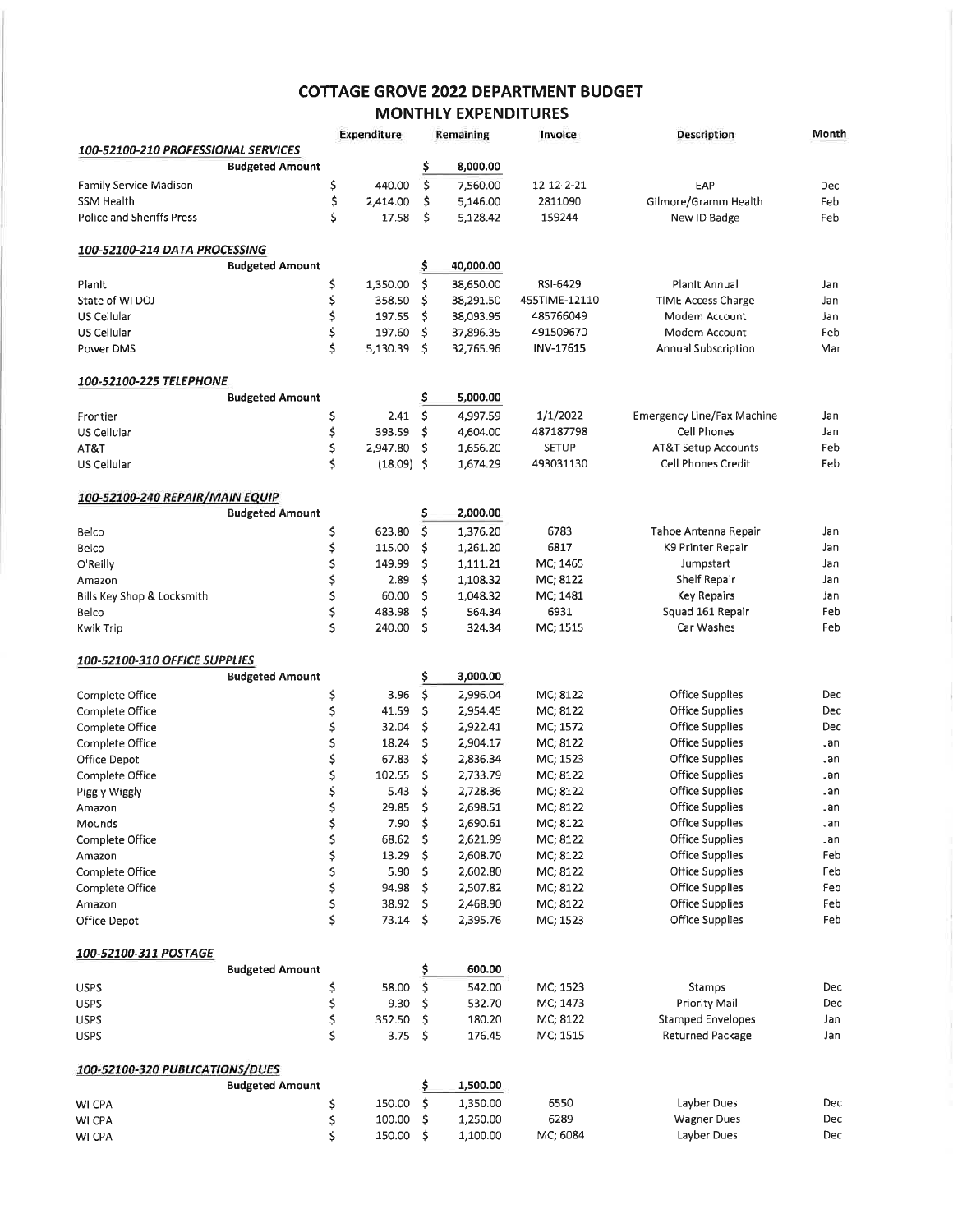| WI CPA       | (150.00) | L.250.00 | MC: 6084  | Layber Dues Credit | Dec |
|--------------|----------|----------|-----------|--------------------|-----|
| WI CPA       | 100.00   | L.150.00 | MC: 1481  | Stortz Dues        | Dec |
| <b>MOCIC</b> | 150.00   | 1.000.00 | 93132-990 | Layber Dues        | Jan |
| <b>JACP</b>  | 190.00   | 810.00   | 210504    | <b>Wagner Dues</b> | Jan |
| <b>IACP</b>  | 190.00   | 620.00   | MC; 1481  | <b>Stortz Dues</b> | Feb |

| 100-52100-330 TRAINING |  |
|------------------------|--|
|                        |  |

|                           | <b>Budgeted Amount</b> |              |     | 11,000.00 |          |            |     |
|---------------------------|------------------------|--------------|-----|-----------|----------|------------|-----|
| PRI Management            |                        | 149.00       |     | 10,851.00 | 15426    | Wiegel     | Jan |
| City of Madison Treasurer |                        | 480.00       | s   | 10,371.00 | 37307    | Department | Jan |
| WI CPA                    |                        | 35.00        | s   | 10,336.00 | 7159     | Wagner     | Jan |
| Hardee's                  |                        | 13.44        | s   | 10,322.56 | MC; 1523 | Anderson   | Dec |
| Kalahari                  |                        | 215.44       | Ŝ   | 10,107.12 | MC: 6084 | Layber     | Feb |
| Kalahari                  |                        | 329.08       | S   | 9,778.04  | MC; 1580 | Wagner     | Feb |
| Kalahari                  |                        | $(51.12)$ \$ |     | 9,829.16  | MC; 1580 | Wagner     | Feb |
| Kalahari Conference       |                        | 25.28        | S   | 9,803.88  | MC; 1580 | Wagner     | Feb |
| PayPal                    |                        | 275.00       | S   | 9,528.88  | MC; 1523 | Anderson   | Feb |
| Kalahari                  |                        | 90.00        | Ŝ.  | 9.438.88  | MC; 1523 | Anderson   | Feb |
| Priceline Travel          |                        | 23.65        | s   | 9,415.23  | MC; 1481 | Stortz     | Feb |
| American Airlines         |                        | 207.59       | Ŝ   | 9.207.64  | MC; 1481 | Stortz     | Feb |
| American Airlines         |                        | 186.60       | S   | 9,021.04  | MC: 1481 | Stortz     | Feb |
| <b>IACP</b>               |                        | 470.00       | -S  | 8.551.04  | MC; 1481 | Stortz     | Feb |
| Kalahari                  |                        | 182.00       | S   | 8,369.04  | MC: 1481 | Stortz     | Feb |
| Kalahari                  |                        | 22.42        | \$. | 8,346.62  | MC; 1481 | Stortz     | Feb |
|                           |                        |              |     |           |          |            |     |

#### 100-52100-340 OPERATING SUPPLIES

|                                    | <b>Budgeted Amount</b> |              | \$ | 24,000.00 |                   |                            |     |
|------------------------------------|------------------------|--------------|----|-----------|-------------------|----------------------------|-----|
| Dane County Sheriff's Office       | \$                     | 180.00       | \$ | 23,820.00 | 12292021          | Parking Ramp Permit        | Jan |
| Axon                               | \$                     | 6,486.00     | \$ | 17,334.00 | <b>INUS044977</b> | Year 5 Payment             | Jan |
| Amazon                             | \$                     | 13.04        | \$ | 17,320.96 | MC; 6084          | Amazon Prime               | Dec |
| Galls                              | \$                     | 200.96       | Ś  | 17,120.00 | MC; 6084          | Tourniquets                | Jan |
| Amazon                             | \$                     | 13.04        | \$ | 17,106.96 | MC; 6084          | Amazon Prime               | Jan |
| Axon                               | \$                     | 341.72       | \$ | 16,765.24 | MC; 1754          | 4 Taser Batteries          | Jan |
| The Home Depot                     | \$                     | 786.79       | \$ | 15,978.45 | MC; 1523          | Department Fridge          | Jan |
| Uline                              | \$                     | 119.85       | Ś  | 15,858.60 | MC; 1523          | <b>Orange Buckets</b>      | Jan |
| Piggly Wiggly                      | \$                     | 56.53        | \$ | 15,802.07 | MC; 1515          | Jeffords Retirement Misc.  | Jan |
| Top Pack Defense, LLC              | \$                     | 160.00       | \$ | 15,642.07 | MC; 1481          | Department OC Replacement  | Jan |
| Voiance                            | \$                     | 25.00        | Ś  | 15,617.07 | 1459770           | Language Line              | Jan |
| Verizon                            | \$                     | 40.01        | \$ | 15,577.06 | 9898614375        | <b>WSU Communications</b>  | Jan |
| Deer Grove EMS                     | \$                     | 182.49       | \$ | 15,394.57 | 202205            | <b>CPR Pads</b>            | Feb |
| Belco                              | \$                     | 2,936.78     | \$ | 12,457.79 | 6892              | Router/Antenna Squad 20    | Feb |
| Dane County Treasurer              | \$                     | 212.28       | \$ | 12,245.51 | 41386             | Printing/Business Cards    | Feb |
| Pellitteri                         | \$                     | 45.93        | \$ | 12,199.58 | 2604607           | Confidential Shredding     | Feb |
| Voiance                            | \$                     | 25.00        | Ś  | 12,174.58 | 2022002624        | Language Line              | Feb |
| Ace Hardware                       | \$                     | 24.95        | \$ | 12,149.63 | 90314             | De-Icer/Scraper for Squads | Feb |
| Amazon                             | \$                     | $(13.04)$ \$ |    | 12,162.67 | MC; 6084          | Amazon Prime Credit        | Feb |
| Home Depot                         | \$                     | 188.29       | \$ | 11,974.38 | MC; 1481          | Bookcase                   | Feb |
| Top Pack Defense, LLC              | \$                     | 14.36        | \$ | 11,960.02 | MC; 1499          | <b>Gun Cleaning</b>        | Feb |
| Walmart                            | \$                     | 33.04        | \$ | 11,926.98 | MC; 1499          | <b>Gun Cleaning</b>        | Feb |
| Dane County Clerk of Circuit Court | \$                     | 26.25        | \$ | 11,900.73 | 22ML0314          | Criminal Complaint Copy    | Mar |
| Verizon                            | \$                     | 40.01        | \$ | 11,860.72 | 9900869011        | <b>WSU Communications</b>  | Feb |
| Eagle Engraving, Inc.              | \$                     | 83.45        | \$ | 11,777.27 | 2022-1814         | Awards                     | Mar |
| 100-52100-342 UNIFORMS             |                        |              |    |           |                   |                            |     |
|                                    | <b>Budgeted Amount</b> |              | \$ | 9,000.00  |                   |                            |     |
| Hanes                              | \$                     | 56.96        | \$ | 8,943.04  | MC: 1523          | Anderson                   | Dec |
| Top Pack Defense, LLC              | \$                     | 100.49       | \$ | 8,842.55  | MC; 1556          | Comstock                   | Dec |
| Top Pack Defense, LLC              | \$                     | 1,920.36     | \$ | 6,922.19  | MC; 1580          | Gilmore Uniform            | Dec |
| Top Pack Defense, LLC              | \$                     | 1,833.80     | \$ | 5,088.39  | MC; 1580          | Lee Uniform                | Dec |
| The Uniform Shoppe                 | \$                     | 38.95        | \$ | 5,049.44  | MC; 1549          | Carter                     | Jan |
| Amazon                             | \$                     | 20.49        | \$ | 5,028.95  | MC; 8122          | Comstock                   | Jan |
| Top Pack Defense, LLC              | \$                     | 125.98       | Ś  | 4,902.97  | MC; 1754          | Gilmore/Lee Uniform        | Jan |
| Top Pack Defense, LLC              | \$                     | 152.97       | \$ | 4,750.00  | MC; 1580          | Gramm Uniform              | Jan |
| Galls                              | \$                     | 49.15        | \$ | 4,700.85  | MC; 1549          | Carter                     | Jan |
| Shady Rays                         | \$                     | 56.97        | \$ | 4,643.88  | MC; 1523          | Department                 | Jan |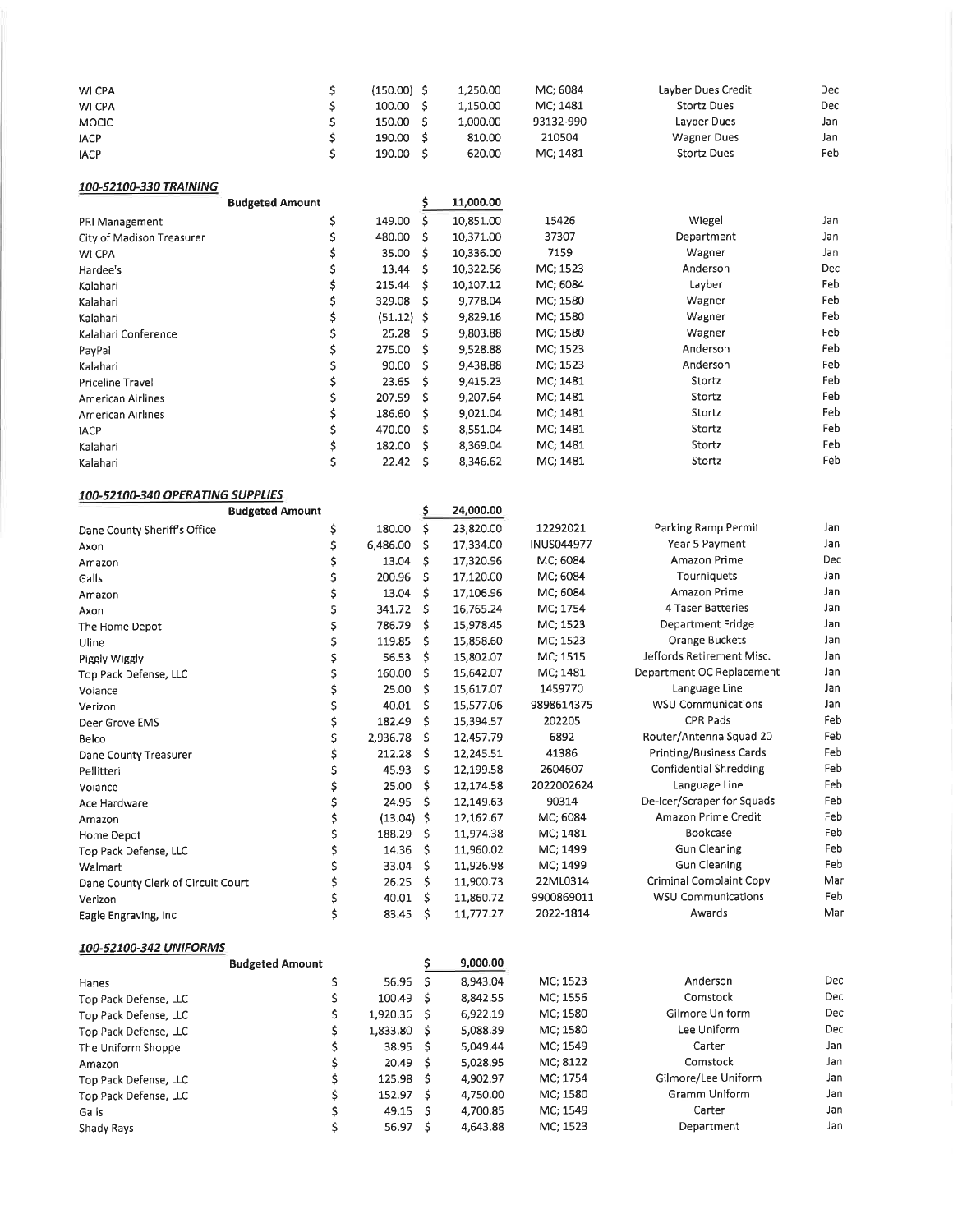| GovX                           | \$<br>181.40        | \$ | 4,462.48        | MC; 1523          | Department    | Jan        |
|--------------------------------|---------------------|----|-----------------|-------------------|---------------|------------|
| Top Pack Defense, LLC          | \$<br>70.00         | \$ | 4,392.48        | MC; 1481          | Stortz        | Jan        |
| Top Pack Defense, LLC          | \$<br>231.28        | \$ | 4,161.20        | MC; 1465          | OBrien        | Jan        |
| Fanatics                       | \$<br>$(53.30)$ \$  |    | 4,214.50        | MC; 1523          | Anderson      | <b>Dec</b> |
| <b>Symbol Arts</b>             | \$<br>184.63        | \$ | 4,029.87        | 420350-IN         | Department    | Jan        |
| <b>Trending Now Promotions</b> | \$<br>516.50        | \$ | 3,513.37        | 42110             | Department    | Jan        |
| Amazon                         | \$<br>19.99         | \$ | 3,493.38        | MC; 6084          | Department    | Feb        |
| Amazon                         | \$<br>24.29         | \$ | 3,469.09        | MC; 1754          | Helgeland     | Feb        |
| Amazon                         | \$<br>33.96         | \$ | 3,435.13        | MC; 1754          | Helgeland     | Feb        |
| 1 Fix Fast                     | \$<br>263.76        | \$ | 3,171.37        | MC; 1580          | Department    | Feb        |
| Amazon                         | \$<br>39.09         | \$ | 3,132.28        | MC; 1523          | Department    | Feb        |
| Amazon                         | \$<br>31.60         | \$ | 3,100.68        | MC; 1523          | Department    | Feb        |
| Fanatics                       | \$<br>131.30        | \$ | 2,969.38        | MC; 1523          | Anderson      | Feb        |
| Amazon                         | \$<br>32.68         | \$ | 2,936.70        | MC; 1481          | Department    | Feb        |
| Top Pack Defense, LLC          | \$<br>26.36         | \$ | 2,910.34        | MC; 1754          | Helgeland     | Feb        |
| Blain's Farm & Fleet           | \$<br>327.47        | \$ | 2,582.87        | MC; 1515          | O'Dell        | Feb        |
| 100-52100-380 VEHICLE REPAIR   |                     |    |                 |                   |               |            |
| <b>Budgeted Amount</b>         |                     | \$ | 9,000.00        |                   |               |            |
| Kayser                         | \$<br>29.95         | \$ | 8,970.05        | 700102            | Squad 20      | Feb        |
| Meineke                        | \$<br>214.36        | Ŝ. | 8,755.69        | 36812             | Squad 161     | Feb        |
| Meineke                        | \$<br>60.64         | \$ | 8,695.05        | 36811             | Squad 161     | Feb        |
| GoodYear                       | \$<br>16.00         | \$ | 8,679.05        | 288276            | Squad 20      | Feb        |
| Meineke                        | \$<br>322.60        | \$ | 8,356.45        | 37082             | Squad 162     | Mar        |
| Kayser                         | \$<br>497.20        | \$ | 7,859.25        | 703279            | Squad 18      | Mar        |
| 100-52100-385 MOTOR FUEL       |                     |    |                 |                   |               |            |
| <b>Budgeted Amount</b>         |                     | \$ | 14,000.00       |                   |               |            |
| Landmark                       | \$<br>1,443.85      | \$ | 12,556.15       | 01/31/2022        | January Fuel  | Jan        |
| Landmark                       | \$<br>1,635.02      | \$ | 10,921.13       | 02/28/2022        | February Fuel | Feb        |
| <b>Year to Date</b>            | <b>Expenditures</b> |    | <b>Budgeted</b> | <b>Difference</b> |               |            |
|                                | \$<br>42,527.64 \$  |    | 127,100.00 \$   | 84,572.36         |               | 33%        |
|                                |                     |    |                 |                   |               |            |
| 100-52100-810                  |                     |    | \$4,000.00      |                   |               |            |

| 100-48310-000 (ASSET FORFEITURE)        |               | \$9,195.90     |             |
|-----------------------------------------|---------------|----------------|-------------|
| 410-57501-810 (CAP FUNDS/NEW SQUAD)     | <b>AMOUNT</b> | <b>INVOICE</b> | <b>DATE</b> |
| <b>General Communications</b>           | \$1,840.59    | 232552         | 2/23/2022   |
| <b>COVID</b>                            | <b>AMOUNT</b> | <b>INVOICE</b> | <b>DATE</b> |
| <b>Absolute Exhibits</b>                | \$210.00      | 86777          | 1/14/2022   |
| 100-52300-340 (OPER. SUPPLIES/EXPENSES) | <b>AMOUNT</b> | <b>INVOICE</b> | <b>DATE</b> |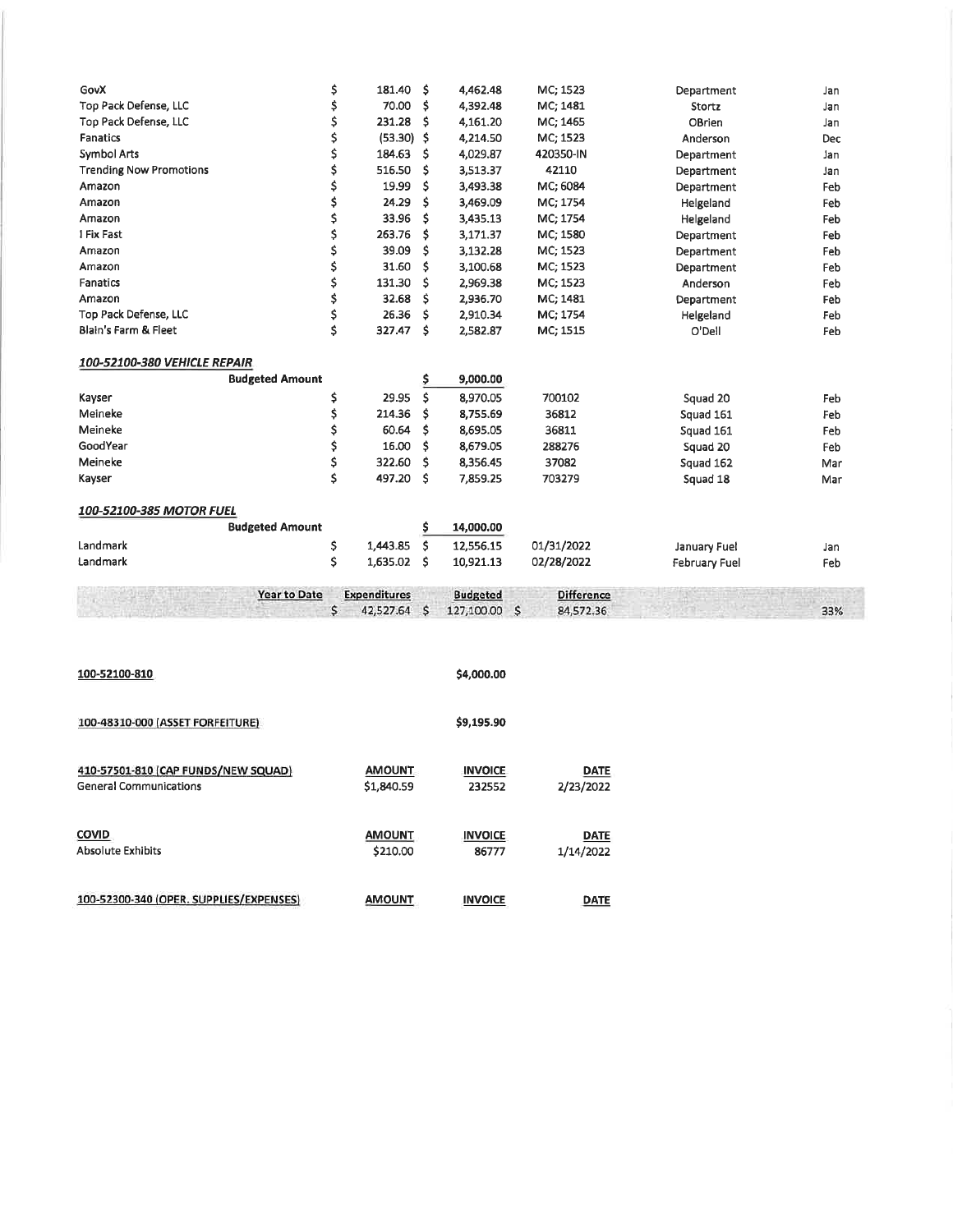| 2022 Revenues:                                 |        | Amount                  |        | Invoice      | Date  |     |
|------------------------------------------------|--------|-------------------------|--------|--------------|-------|-----|
| <b>General Fund: Fines &amp; Forfeitures</b>   | \$     | 25.00                   |        | 13222        | Jan   |     |
| <b>Parking Violations</b>                      |        | \$                      | 25.00  |              | 13234 | Jan |
|                                                |        | \$                      | 25.00  |              | 13235 | Jan |
|                                                |        | \$                      | 25.00  |              | 13313 | Jan |
|                                                |        | \$                      | 50.00  |              | 13374 | Jan |
|                                                |        | \$                      | 105.00 |              | 13489 | Jan |
|                                                |        | \$                      | 30.00  |              | 13495 | Jan |
|                                                |        | \$                      | 25.00  |              | 13584 | Feb |
|                                                |        | \$                      | 25.00  |              | 13541 | Feb |
|                                                |        | \$                      | 30.00  |              | 13538 | Feb |
|                                                |        | \$                      | 30.00  |              | 13599 | Feb |
|                                                |        | \$                      | 5.00   |              | 13598 | Feb |
|                                                |        | \$                      | 35.00  |              | 13596 | Feb |
|                                                |        | \$                      | 5.00   |              | 13597 | Feb |
|                                                |        | \$                      | 25.00  |              | 13595 | Feb |
|                                                |        | $\overline{\mathsf{S}}$ | 30.00  |              | 13594 | Feb |
|                                                | Total: |                         |        | \$<br>495.00 |       |     |
|                                                |        |                         |        |              |       |     |
| <b>General Fund: Public Charges SVCS</b>       | Total: |                         |        | \$           |       |     |
|                                                |        |                         |        |              |       |     |
| <b>Police Dept Fund: Police Training</b>       |        |                         |        |              |       |     |
|                                                | Total: |                         |        | \$           |       |     |
|                                                |        |                         |        |              |       |     |
| <b>Police Dept Fund: Other Earning Gen Gov</b> |        | \$                      | 2.00   |              | 13221 | Jan |
|                                                |        | \$                      | 2.00   |              | 13233 | Jan |
|                                                |        | \$                      | 15.00  |              | 13442 | Jan |
|                                                |        |                         | 10.00  |              | 13487 | Jan |
|                                                |        | \$<br>\$                | 15.00  |              | 13488 | Jan |
|                                                |        | \$                      | 5.00   |              | 13600 | Feb |
|                                                |        | \$                      | 15.00  |              | 13601 | Feb |
|                                                |        | \$                      | 5.00   |              | 13539 | Feb |
|                                                |        | \$                      | 15.00  |              | 13540 | Feb |
|                                                |        | \$                      | 5.00   |              | 13631 | Feb |
|                                                | Total: |                         |        | \$<br>89.00  |       |     |
|                                                |        |                         |        |              |       |     |
| <b>Police Dept Fund: Police Training</b>       |        |                         |        |              |       |     |
| <b>Intergov Aid/State</b>                      |        |                         |        |              |       |     |
|                                                | Total: |                         |        | \$           |       |     |
|                                                |        |                         |        |              |       |     |
|                                                |        |                         |        |              |       |     |
| <b>Police Dept Fund: Patronage Dividend</b>    |        |                         |        |              |       |     |
|                                                | Total: |                         |        | \$           |       |     |
| <b>Police Dept Fund: Misc. - Donations</b>     |        |                         |        |              |       |     |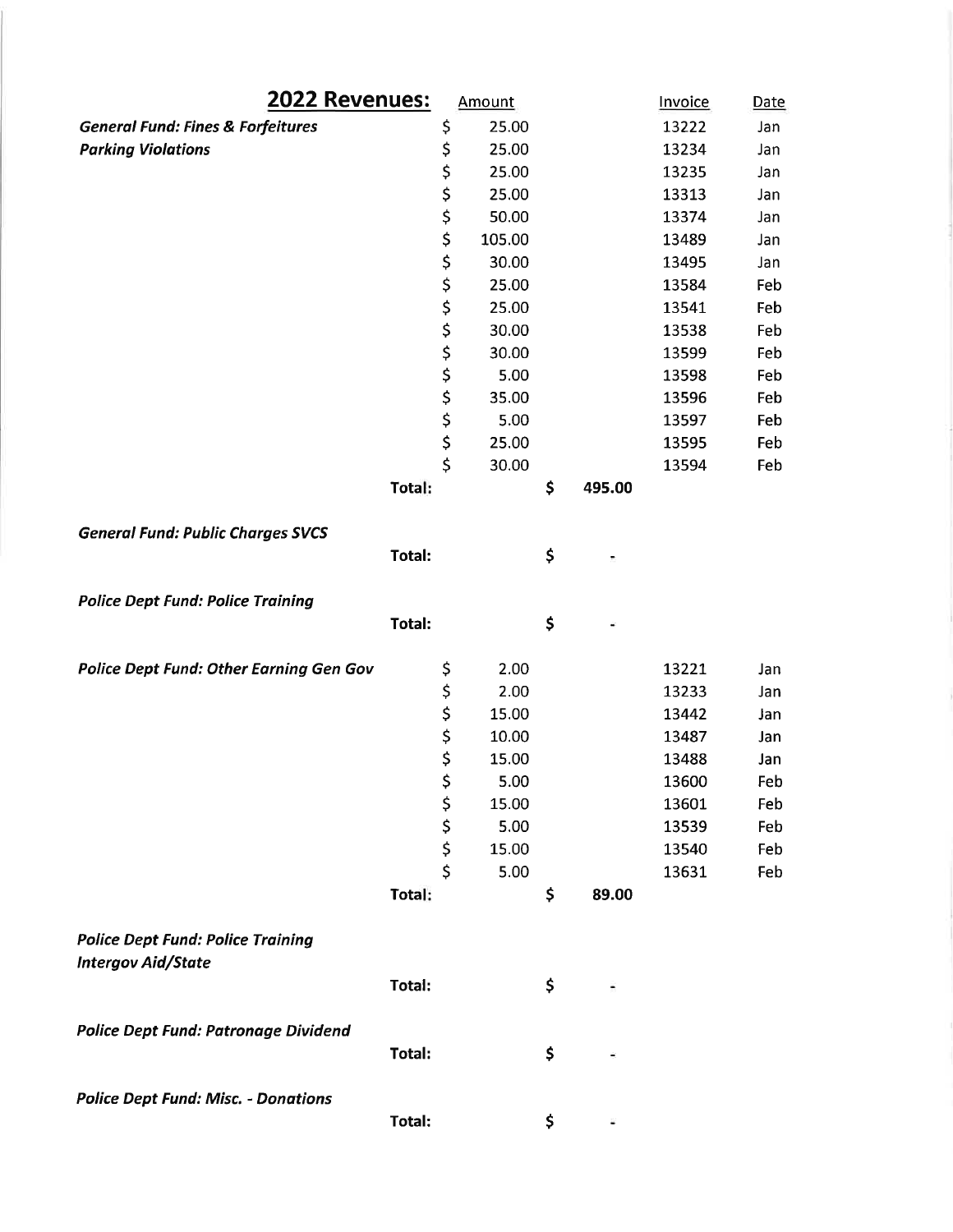**Police Dept Fund: Capital Projects Fund** 

Total:  $\ddot{\bm{\zeta}}$ Ŵ,

TOTALS: \$ 584.00 \$ 584.00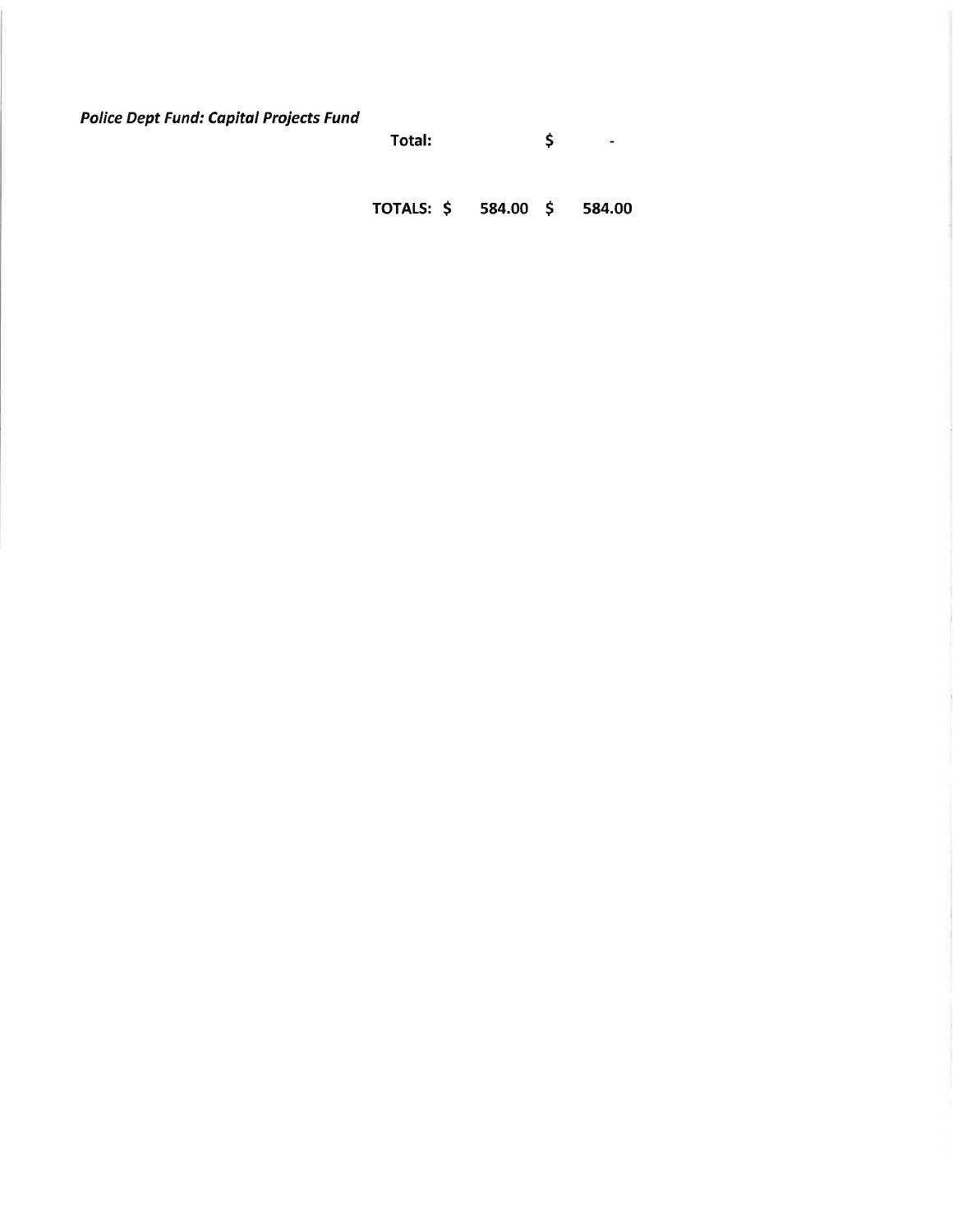

# **Incident Activity Report**

**Cottage Grove<br>Police Department<br>Official Case Report** Do Not Re-Release

| <b>Print Date/Time: 03/16/2022 08:34</b> |       |
|------------------------------------------|-------|
| Login ID:                                | cgcmw |
| Layer:                                   | All   |
| Areas:                                   | All   |

**From Date:** 02/01/2022 00:01 To Date: 02/28/2022 23:59 Village of Cottage Grove Police Department<br>ORI Number: WI0131900 **Incident Type:** All

|                 | <b>SUNDAY</b>     | <b>TUESDAY</b><br><b>MONDAY</b> |                   |      |                  | <b>WEDNESDAY</b> |                         | <b>THURSDAY</b> |                  | <b>FRIDAY</b> |                         | <b>SATURDAY</b> |                  | <b>TOTAL</b> |                   |        |
|-----------------|-------------------|---------------------------------|-------------------|------|------------------|------------------|-------------------------|-----------------|------------------|---------------|-------------------------|-----------------|------------------|--------------|-------------------|--------|
| lHour           | <b>IINCIDENTS</b> | %                               | <b>IINCIDENTS</b> | %    | <b>INCIDENTS</b> | %                | <b>INCIDENTS</b>        | %               | <b>INCIDENTS</b> | %             | <b>IINCIDENTS</b>       | %               | <b>INCIDENTS</b> | %            | <b>IINCIDENTS</b> | %      |
| 24              | 6                 | 0.8                             | $\mathbf{2}$      | 0.3  | 10               | 1.4              | 10                      | 1.4             | 4                | 0.6           | 2                       | 0.3             | $\overline{12}$  | 1.7          | 46                | 6.5    |
|                 | 4                 | 0.6                             | $\overline{2}$    | 0.3  | 6                | 0.8              | 10                      | 1.4             | $\overline{2}$   | 0.3           | 9                       | 1.3             | 9                | 1.3          | 42                | 5.9    |
| $\overline{2}$  | 5                 | 0.7                             | 5                 | 0.7  | -1               | 0.1              | 10                      | 1.4             | 3                | 0.4           | 9                       | 1.3             | 5                | 0.7          | $\overline{38}$   | 5.4    |
| 3               | 4                 | 0.6                             | $\overline{7}$    | 1.0  | 3                | 0.4              | 4                       | 0.6             | 3                | 0.4           | 6                       | 0.8             | $\mathbf{1}$     | 0.1          | 28                | 3.9    |
| 4               | 3                 | 0.4                             | $\overline{3}$    | 0.4  | 5                | 0.7              | $\overline{2}$          | 0.3             | $\overline{3}$   | 0.4           | $\overline{\mathbf{z}}$ | 1.0             | $\overline{2}$   | 0.3          | 25                | 3.5    |
| 5               | 1                 | 0.1                             | 3                 | 0.4  | $\Omega$         | 0.0              | $\mathbf{0}$            | 0.0             | $\mathbf{0}$     | 0.0           | $2^{\circ}$             | 0.3             | 3                | 0.4          | 9                 | 1.3    |
| 6               | 0                 | 0.0                             | $\overline{0}$    | 0.0  |                  | 0.1              | 1                       | 0.1             |                  | 0.1           | -1                      | 0.1             | $\overline{0}$   | 0.0          | 4                 | 0.6    |
|                 | $\overline{2}$    | 0.3                             | 1                 | 0.1  | 0                | 0.0              | 3                       | 0.4             | 0                | 0.0           | -1                      | 0.1             | 3                | 0.4          | 10                | 1.4    |
| 8               | $\overline{2}$    | 0.3                             | $\overline{4}$    | 0.6  | 5                | 0.7              | $\overline{2}$          | 0.3             | 0                | 0.0           | $\overline{2}$          | 0.3             | $\Omega$         | 0.0          | 15                | 2.1    |
| 9               | 4                 | 0.6                             | 5                 | 0.7  | 8                | 1.1              | 6                       | 0.8             | 6                | 0.8           | 4                       | 0.6             | $\overline{2}$   | 0.3          | 35                | 4.9    |
| 10              | $\mathbf{0}$      | 0.0                             | 4                 | 0.6  | $\overline{7}$   | 1.0              | 5                       | 0.7             | $\overline{2}$   | 0.3           | -1                      | 0.1             | $\overline{2}$   | 0.3          | 21                | 3.0    |
| 11              | 5                 | 0.7                             | 5                 | 0.7  | 3                | 0.4              | $\overline{2}$          | 0.3             |                  | 0.1           | 4                       | 0.6             | 3                | 0.4          | 23                | 3.2    |
| 12              | $\sigma$          | 0.0                             | $\overline{3}$    | 0.4  | 5                | 0.7              | $\overline{\mathbf{3}}$ | 0.4             | $\overline{2}$   | 0.3           | $\overline{3}$          | 0.4             | 5                | 0.7          | 21                | 3.0    |
| 13              | 3                 | 0.4                             | $\overline{2}$    | 0.3  | 3                | 0.4              | 0                       | 0.0             | $\overline{2}$   | 0.3           | $\overline{2}$          | 0.3             | 3                | 0.4          | 15                | 2.1    |
| 14              | 4                 | 0.6                             | 1                 | 0.1  | 5                | 0.7              | $\overline{2}$          | 0.3             | 5                | 0.7           |                         | 0.1             | 1                | 0.1          | 19                | 2.7    |
| $\overline{15}$ | 8                 | 1.1                             | 4                 | 0.6  | 5                | 0.7              | 4                       | 0.6             | 4                | 0.6           | 8                       | 1:1             | 5                | 0.7          | 38                | 5.4    |
| 16              | 5                 | 0.7                             | 5                 | 0.7  | 3                | 0.4              | 6                       | 0.8             | 4                | 0.6           | 8                       | 1.1             | 6                | 0.8          | 37                | 5.2    |
| 17              | 5                 | 0.7                             | 3                 | 0.4  | 4                | 0.6              | 6                       | 0.8             |                  | 1.0           | 7                       | 1.0             | 8                | 1.1          | 40                | 5.6    |
| 18              | 3                 | 0.4                             | 9                 | 1.3  | 3                | 0.4              | $\overline{2}$          | 0.3             | 16               | 2.3           | 6                       | 0.8             | 4                | 0.6          | 43                | 6.1    |
| 19              | $\overline{2}$    | 0.3                             | 12                | 1.7  | 8                | 1.1              | $\overline{1}$          | 0.1             | 11               | 1.5           | 11                      | 1.5             | 5                | 0.7          | 50                | 7.0    |
| 20              | 4                 | 0.6                             | 9                 | 1.3  | 4                | 0.6              | 3                       | 0.4             | 13               | 1.8           | 9                       | 1.3             | 4                | 0.6          | 46                | 6,5    |
| 21              | 5                 | 0.7                             | $\overline{3}$    | 0.4  | $\mathbf{f}$     | 0.1              | 5                       | 0.7             | $\overline{9}$   | 1.3           | 4                       | 0.6             | 3                | 0.4          | 30                | 4.2    |
| 22              | 4                 | 0.6                             | $\overline{4}$    | 0.6  | 3                | 0.4              | 4                       | 0.6             | 6                | 0.8           | 3                       | 0.4             | 5                | 0.7          | 29                | 4.1    |
| 23              | 5                 | 0.7                             | $\overline{7}$    | 1.0  | 6                | 0.8              | 3.                      | 0.4             | 5                | 0.7           | 7                       | 1,0             | 13               | 1,8          | 46                | 6.5    |
| Totals:         | 84                | 11.8                            | 103               | 14.5 | 99               | 13.9             | 94                      | 13.2            | 109              | 15.4          | 117                     | 16.5            | 104              | 14.7         | 710               | 100.00 |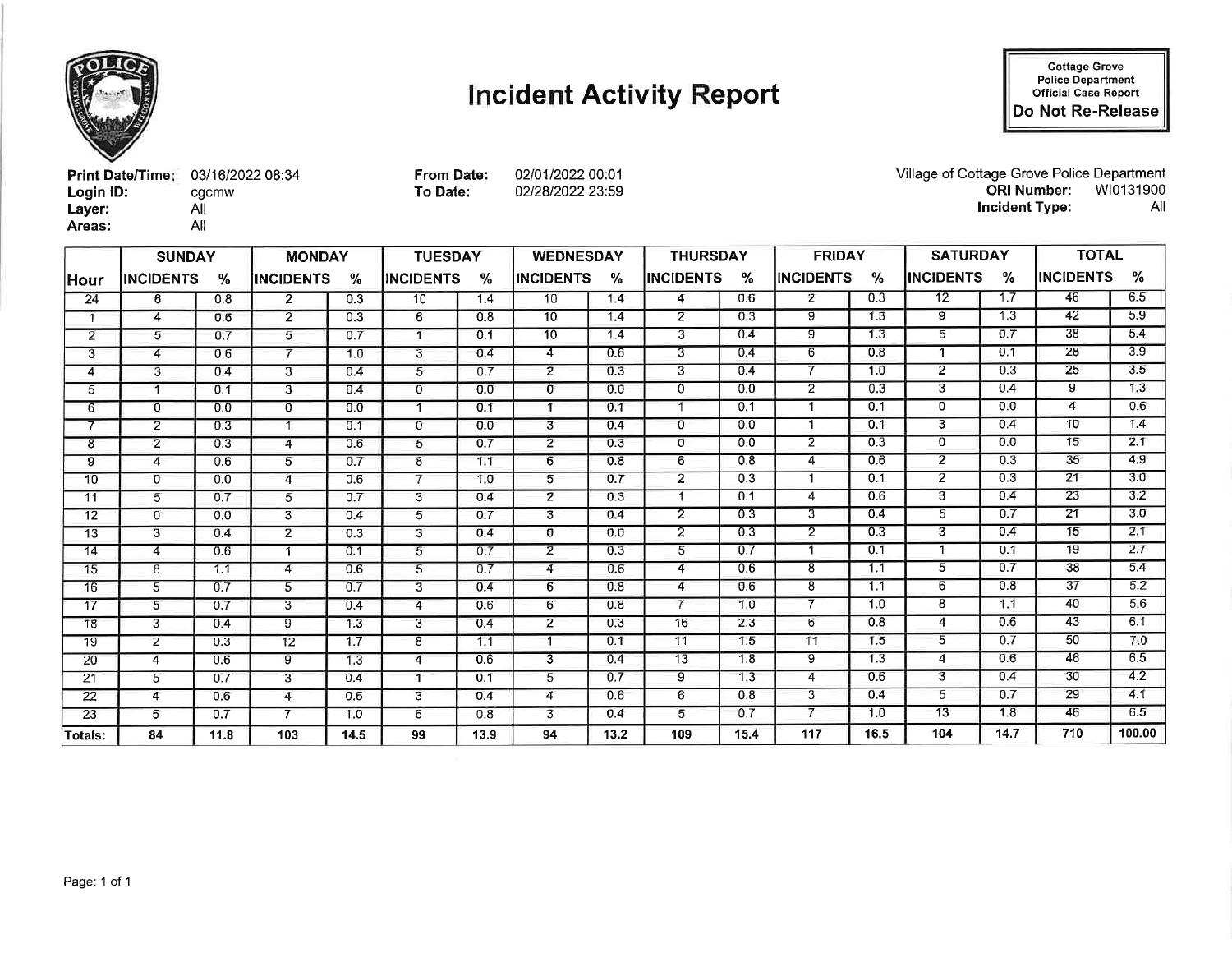

# **Incident Breakdown By Month Report**

| Print Date/Time: 03/16/2022 08:35 |       |
|-----------------------------------|-------|
| Login ID:                         | cacmw |
| Year:                             | 2022  |

Village of Cottage Grove Police Department<br>ORI Number: WI0131900 Incident Type: All

|                          | January      |       | February        |       |                 | March |                | April |          | May |             | June |                | July |              | August |                | September     | <b>October</b> |     | <b>November</b> |     | <b>December</b> |     | Yearly         |
|--------------------------|--------------|-------|-----------------|-------|-----------------|-------|----------------|-------|----------|-----|-------------|------|----------------|------|--------------|--------|----------------|---------------|----------------|-----|-----------------|-----|-----------------|-----|----------------|
| <b>Incident Type</b>     | #            | %     | #               | %     | #               | %     | #              | %     | #        | %   | #           | %    | #              | %    |              | %      | #              | $\frac{9}{6}$ | #              | %   | #               | %   | #               | %   | <b>Totals</b>  |
| 911 Abandoned            | 6            | 66.7  |                 | 11.1  | 2 <sup>1</sup>  | 22.2  | $\mathbf 0$    | 0.0   | 0        | 0.0 | $\Omega$    | 0.0  | $\mathbf{0}$   | 0.0  | ΩI           | 0.0    | ΩI             | 0.0           | $\overline{0}$ | 0.0 | ΩI              | 0.0 | $\Omega$        | 0.0 | 9              |
| 911 Call Playing         |              | 50.0  |                 | 50.0  | $\Omega$        | 0.0   | $\Omega$       | 0.0   | Ωl       | 0.0 | $\Omega$    | 0.0  | $\Omega$       | 0.0  | U            | 0.0    | $\Omega$       | 0.0           | $\Omega$       | 0.0 | $\Omega$        | 0.0 | $\Omega$        | 0.0 | $\overline{2}$ |
| 911 Call Question        |              | 100.0 | n               | 0.0   | $\Omega$        | 0.0   | $\Omega$       | 0.0   | $\Omega$ | 0.0 | οI          | 0.0  | 0              | 0.0  | ΩI           | 0,0    | $\overline{0}$ | 0.0           | $\overline{0}$ | 0.0 | $\Omega$        | 0.0 | $\Omega$        | 0.0 | $\mathbf{1}$   |
| 911 Call Silent          | 5            | 71.4  | 2               | 28.6  | $\Omega$        | 0.0   | $\Omega$       | 0.0   | $\Omega$ | 0.0 | $\Omega$    | 0.0  | $\Omega$       | 0.0  |              | 0.0    | οl             | 0.0           | $\Omega$       | 0.0 | $\Omega$        | 0.0 | $\Omega$        | 0.0 | $\overline{7}$ |
| 911 Call                 | 18           | 47.4  | 12              | 31.6  | R               | 21.1  | $\Omega$       | 0.0   | ΩI       | 0,0 | $\Omega$    | 0.0  | $\mathbf 0$    | 0.0  |              | 0.0    | $\Omega$       | 0.0           | $\Omega$       | 0.0 | ΩI              | 0.0 | $\Omega$        | 0.0 | 38             |
| 911 Disconnect           |              | 10.0  |                 | 80.0  |                 | 10.0  | 0              | 0.0   | ΩI       | 0.0 | $\Omega$    | 0,0  | $\overline{0}$ | 0.0  |              | 0.0    | Ωl             | 0.0           | $\Omega$       | 0.0 | $\Omega$        | 0.0 | $\Omega$        | 0.0 | 10             |
| Accident Hit and         | $\Omega$     | 0.0   | n               | 0.0   |                 | 100.0 | 0              | 0.0   | ΩI       | 0.0 | $\Omega$    | 0.0  | $\Omega$       | 0.0  |              | 0.0    | $\Omega$       | 0.0           | $\Omega$       | 0.0 | o١              | 0.0 | $\Omega$        | 0.0 | $\mathbf{1}$   |
| <b>Accident Property</b> | 5            | 50.0  |                 | 30.0  |                 | 20.0  | $\Omega$       | 0.0   | ΩI       | 0.0 | $\Omega$    | 0.0  | $\Omega$       | 0.0  |              | 0.0    | $\Omega$       | 0.0           | $\Omega$       | 0.0 | ΩI              | 0.0 | $\Omega$        | 0.0 | 10             |
| Accident Unknown         |              | 100.0 | 0               | 0.0   | οI              | 0.0   | $\Omega$       | 0.0   | ΩI       | 0.0 | $\Omega$    | 0.0  | 0              | 0.0  |              | 0.0    | $\mathbf 0$    | 0.0           | $\mathbf 0$    | 0.0 | Ωl              | 0.0 | $\Omega$        | 0.0 | $\mathbf{1}$   |
| Accident w/Injuries      |              | 100.0 | $\Omega$        | 0.0   | $\Omega$        | 0.0   | $\Omega$       | 0.0   | $\Omega$ | 0.0 | $\Omega$    | 0.0  | $\Omega$       | 0.0  |              | 0.0    | $\Omega$       | 0.0           | $\Omega$       | 0.0 | ΩI              | 0.0 | $\Omega$        | 0.0 | $\overline{2}$ |
| <b>Adult Arrested</b>    | $\Omega$     | 0.0   | n.              | 0.0   | $\mathcal{P}$   | 100.0 | 0              | 0.0   | $\Omega$ | 0.0 | $\Omega$    | 0.0  | 0              | 0.0  | $\Omega$     | 0.0    | $\Omega$       | 0.0           | $\Omega$       | 0.0 | ΩI              | 0.0 | οl              | 0.0 | $\overline{2}$ |
| Alarm                    | 11           | 42.3  | g.              | 34.6  | 6               | 23.1  | 0              | 0.0   | ۵l       | 0.0 | $\Omega$    | 0.0  | 0              | 0.0  | O.           | 0.0    | $\mathbf 0$    | 0.0           | $\Omega$       | 0.0 | n١              | 0.0 | οl              | 0.0 | 26             |
| Animal                   | 5            | 62.5  |                 | 37.5  | $\Omega$        | 0.0   | $\Omega$       | 0.0   | ΩI       | 0.0 | $\Omega$    | 0.0  | $\Omega$       | 0.0  | n.           | 0.0    | $\Omega$       | 0.0           | $\Omega$       | 0.0 | ΩI              | 0.0 | $\Omega$        | 0.0 | 8              |
| <b>Animal Lost</b>       | $\mathbf 0$  | 0.0   |                 | 100.0 | $\Omega$        | 0.0   | $\mathbf 0$    | 0.0   | Ωİ       | 0.0 | $\Omega$    | 0.0  | $\overline{0}$ | 0.0  | n.           | 0.0    | $\Omega$       | 0.0           | $\overline{0}$ | 0.0 | ΩI              | 0.0 | $\overline{0}$  | 0.0 | $\overline{2}$ |
| Animal Strav             | 0            | 0.0   |                 | 50.0  |                 | 50.0  | $\Omega$       | 0.0   | ΩI       | 0.0 | $\mathbf 0$ | 0.0  | $\Omega$       | 0.0  | ∩∣           | 0.0    | 0              | 0.0           | $\mathbf 0$    | 0.0 | n               | 0.0 | $\Omega$        | 0.0 | $\overline{2}$ |
| <b>Assist Citizen</b>    | 21           | 39.6  | 16 <sup>1</sup> | 30.2  | 16              | 30.2  | 0              | 0.0   | ΩI       | 0.0 | $\Omega$    | 0.0  | $\Omega$       | 0.0  | ΩI           | 0.0    | $\Omega$       | 0.0           | $\mathbf{0}$   | 0.0 | $\cap$          | 0.0 | $\Omega$        | 0.0 | 53             |
| <b>Assist Citizen</b>    |              | 50.0  |                 | 50.0  | $\Omega$        | 0.0   | $\Omega$       | 0.0   |          | 0.0 | $\Omega$    | 0.0  | $\mathbf{0}$   | 0.0  |              | 0.0    | $\Omega$       | 0.0           | $\Omega$       | 0.0 | n١              | 0.0 | $\Omega$        | 0.0 | $\overline{2}$ |
| <b>Assist Community</b>  |              | 50.0  |                 | 0.0   |                 | 50.0  | $\overline{0}$ | 0.0   |          | 0.0 | $\Omega$    | 0.0  | $\mathbf{0}$   | 0.0  | $\Omega$     | 0.0    | 0              | 0.0           | $\Omega$       | 0.0 | ΩI              | 0.0 | οl              | 0.0 | $\overline{2}$ |
| <b>Assist EMS/Fire</b>   | 46           | 43.0  | 36              | 33.6  | 25              | 23.4  | $\Omega$       | 0.0   | $\Omega$ | 0.0 | $\Omega$    | 0.0  | $\overline{0}$ | 0.0  | n.           | 0.0    | $\Omega$       | 0.0           | $\Omega$       | 0.0 |                 | 0.0 | $\Omega$        | 0.0 | 107            |
| <b>Assist Police</b>     | 13           | 40.6  |                 | 28.1  | 10 <sup>1</sup> | 31.3  | $\Omega$       | 0.0   | n        | 0.0 | $\Omega$    | 0.0  | $\Omega$       | 0.0  |              | 0.0    | $\Omega$       | 0.0           | $\Omega$       | 0.0 |                 | 0.0 | Ωl              | 0.0 | 32             |
| Battery                  | $\Omega$     | 0.0   | Λ               | 0.0   |                 | 100.0 | 0              | 0.0   | U        | 0.0 | $\vert$ 0   | 0.0  | $\Omega$       | 0,0  | <sup>0</sup> | 0.0    | 0              | 0.0           | $\overline{0}$ | 0.0 |                 | 0.0 | $\overline{0}$  | 0.0 | 1              |
| Burglary                 | $\Omega$     | 0.0   |                 | 40.0  | 3 <sup>1</sup>  | 60.0  | $\Omega$       | 0.0   | ΩI       | 0.0 | 0           | 0.0  | $\overline{0}$ | 0.0  | $\Omega$     | 0.0    | $\Omega$       | 0.0           | $\Omega$       | 0.0 | $\Omega$        | 0.0 | ΩI              | 0.0 | 5 <sup>1</sup> |
| <b>Check Person</b>      | 17           | 28.3  | 35              | 58.3  | 8               | 13.3  | $\mathbf 0$    | 0.0   |          | 0.0 | $\Omega$    | 0.0  | $\Omega$       | 0.0  | $\Omega$     | 0.0    | $\Omega$       | 0.0           | $\Omega$       | 0.0 |                 | 0.0 | $\Omega$        | 0.0 | 60             |
| <b>Check Property</b>    | 237          | 39.9  | 238             | 40.1  | 119             | 20.0  | $\Omega$       | 0.0   |          | 0.0 | $\Omega$    | 0.0  | $\Omega$       | 0.0  | $\Omega$     | 0.0    | $\overline{0}$ | 0.0           | $\Omega$       | 0.0 |                 | 0.0 | $\Omega$        | 0.0 | 594            |
| <b>Check Property</b>    | $\mathbf{0}$ | 0.0   |                 | 0.0   |                 | 100.0 | $\mathbf 0$    | 0.0   |          | 0.0 | 0           | 0.0  | $\Omega$       | 0.0  | 0            | 0.0    | $\overline{0}$ | 0.0           | 0              | 0.0 | ΩI              | 0.0 | $\Omega$        | 0.0 | 1              |
| <b>Child Neglect</b>     |              | 100.0 |                 | 0.0   | O               | 0.0   | $\Omega$       | 0.0   |          | 0.0 | $\Omega$    | 0.0  | $\Omega$       | 0.0  |              | 0.0    | $\Omega$       | 0.0           | $\Omega$       | 0.0 |                 | 0.0 | O               | 0.0 |                |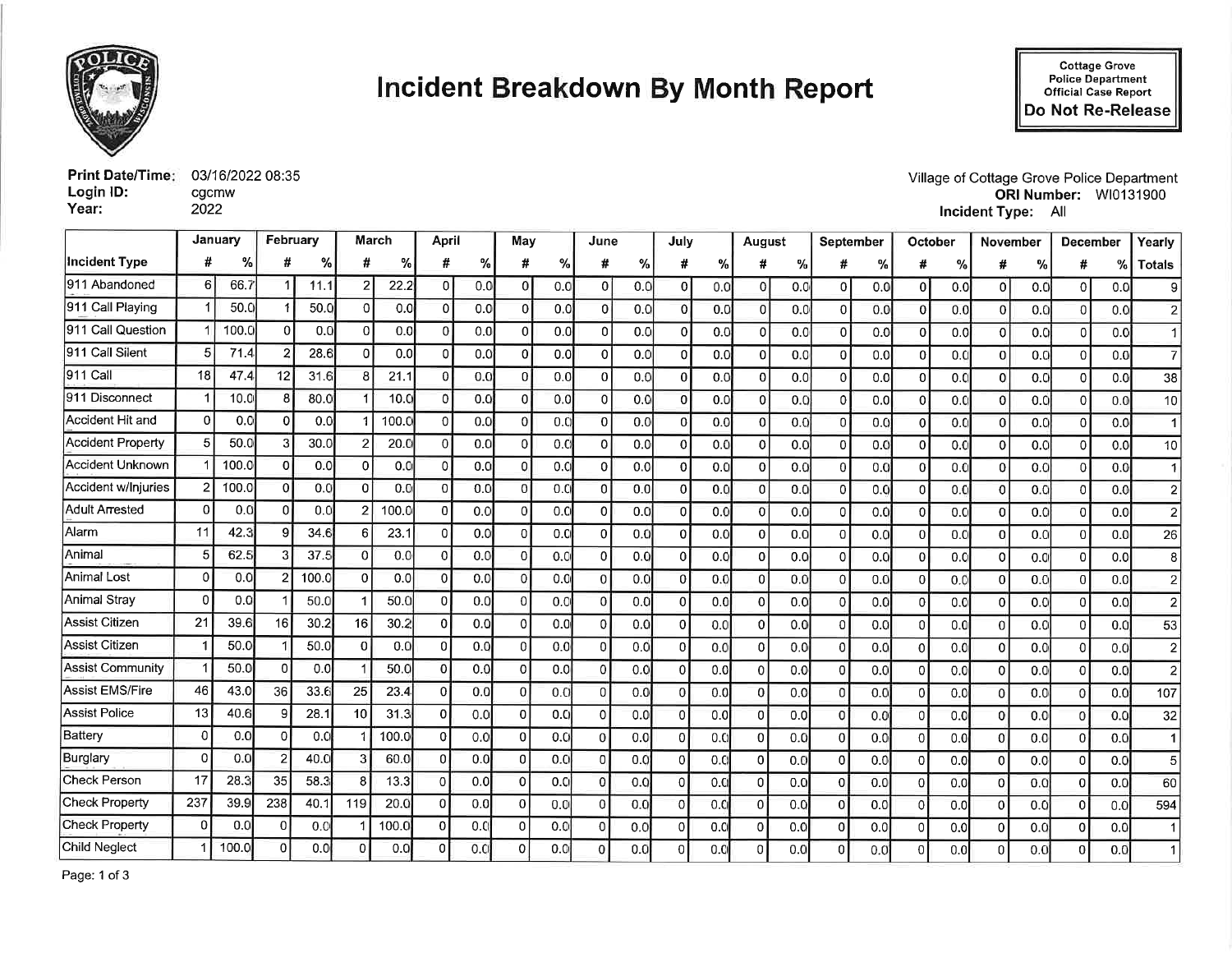

# **Incident Breakdown By Month Report**

Cottage Grove<br>Police Department<br>Official Case Report Do Not Re-Release

| <b>Print Date/Time: 03/16/2022 08:35</b> |       |
|------------------------------------------|-------|
| Login ID:                                | cgcmw |
| Year:                                    | 2022  |

Village of Cottage Grove Police Department ORI Number: WI0131900 Incident Type: All

|                           | January      |       | February     |       | March    |       | April          |     | May      |     | June           |     | July           |     | <b>August</b> |     | September      |      | October  |     | November       |     | December       |     | Yearly         |
|---------------------------|--------------|-------|--------------|-------|----------|-------|----------------|-----|----------|-----|----------------|-----|----------------|-----|---------------|-----|----------------|------|----------|-----|----------------|-----|----------------|-----|----------------|
| <b>Incident Type</b>      |              | %     | #            | %     | #        | %     | #              | %   | #        | %   | #              | ℅   | #              | %   | #             | %   | #              | %    | #        | ℅   | #              | %   | #              | %∣  | <b>Totals</b>  |
| Conveyance                | $\Omega$     | 0.0   |              | 100.0 | οI       | 0.0   | 0              | 0.0 | οI       | 0.0 | $\overline{0}$ | 0.0 | $\overline{0}$ | 0.0 | $\Omega$      | 0.0 | $\overline{0}$ | 0.0  | ΩI       | 0.0 | $\Omega$       | 0.0 | $\overline{0}$ | 0.0 |                |
| Damage to                 |              | 10.0  |              | 80.0  |          | 10.0  | $\Omega$       | 0.0 |          | 0.0 | $\Omega$       | 0.0 | $\Omega$       | 0.0 |               | 0.0 | $\Omega$       | 0.0  |          | 0.0 | $\Omega$       | 0.0 | $\Omega$       | 0.0 | 1(             |
| Death                     |              | 0.0   |              | 100.0 | $\Omega$ | 0.0   | $\overline{0}$ | 0.0 |          | 0.0 | $\overline{0}$ | 0.0 | 0              | 0.0 | $\Omega$      | 0.0 | 0              | 0.01 |          | 0.0 | $\Omega$       | 0.0 | $\Omega$       | 0.0 |                |
| Disturbance               |              | 20.0  | 6            | 60.0  | 2        | 20.0  | 0              | 0.0 |          | 0.0 | $\Omega$       | 0,0 | $\Omega$       | 0.0 | 01            | 0.0 | 0              | 0.0  | ΩI       | 0.0 | $\Omega$       | 0.0 | $\Omega$       | 0.0 | 1(             |
| Disturbance               |              | 25.0  |              | 50.0  |          | 25.0  | $\Omega$       | 0.0 |          | 0.0 | $\Omega$       | 0.0 | $\Omega$       | 0.0 |               | 0.0 | ΩI             | 0.0  |          | 0.0 | $\Omega$       | 0.0 | $\Omega$       | 0.0 |                |
| Domestic                  |              | 66.7  |              | 33.3  | 0        | 0.0   | 0              | 0.0 |          | 0.0 | 0              | 0.0 | $\Omega$       | 0.0 | n١            | 0.0 | $\overline{0}$ | 0.0  | O.       | 0.0 | $\mathbf 0$    | 0.0 | $\Omega$       | 0.0 |                |
| Drug Incident             | $\Omega$     | 0.0   |              | 100.0 | $\Omega$ | 0.0   | $\overline{0}$ | 0.0 |          | 0.0 | $\vert$        | 0.0 | $\Omega$       | 0.0 | n             | 0.0 | $\overline{0}$ | 0.0  | ΩI       | 0.0 | $\Omega$       | 0.0 | $\Omega$       | 0.0 |                |
| Drug                      |              | 50.0  |              | 25.0  |          | 25.0  | 0              | 0.0 |          | 0.0 | $\Omega$       | 0.0 | $\Omega$       | 0.0 |               | 0.0 | $\overline{0}$ | 0.0  |          | 0.0 | $\Omega$       | 0.0 | $\Omega$       | 0.0 |                |
| Follow-Up                 |              | 31.3  |              | 25.0  |          | 43.8  | 0              | 0.0 |          | 0.0 | 0              | 0.0 | 0              | 0.0 | n۱            | 0.0 | $\overline{0}$ | 0.0  |          | 0.0 | $\Omega$       | 0.0 | n              | 0.0 | 16             |
| Foot Patrol               |              | 66.7  |              | 16.7  |          | 16.7  | $\Omega$       | 0.0 |          | 0.0 | $\Omega$       | 0.0 | 0              | 0.0 | ΩI            | 0.0 | 0              | 0.0  | $\Omega$ | 0.0 | $\Omega$       | 0.0 | $\Omega$       | 0.0 |                |
| Found Person              | $\Omega$     | 0.0   | n            | 0.0   |          | 100.0 | $\Omega$       | 0.0 |          | 0.0 | $\Omega$       | 0.0 | $\Omega$       | 0.0 |               | 0.0 | $\overline{0}$ | 0.0  |          | 0.0 | $\Omega$       | 0.0 | $\Omega$       | 0.0 |                |
| Fraud                     |              | 62.5  |              | 25.0  |          | 12.5  | 0              | 0.0 |          | 0.0 | 0              | 0.0 | 0              | 0.0 | n             | 0.0 | $\overline{0}$ | 0.0  |          | 0.0 | $\Omega$       | 0.0 | $\Omega$       | 0.0 |                |
| Information               | 20           | 74.1  | 3            | 11.1  |          | 14.8  | $\mathbf{0}$   | 0.0 |          | 0.0 | οI             | 0.0 | $\overline{0}$ | 0.0 | ΩI            | 0.0 | $\overline{0}$ | 0.0  | $\Omega$ | 0.0 | $\overline{0}$ | 0.0 | 0              | 0.0 | $\overline{2}$ |
| <b>Intoxicated Person</b> |              | 50.0  |              | 50.0  |          | 0.0   | $\Omega$       | 0.0 |          | 0.0 | $\Omega$       | 0.0 | $\Omega$       | 0.0 | ΩI            | 0.0 | $\Omega$       | 0.0  |          | 0.0 | $\Omega$       | 0.0 | $\Omega$       | 0.0 |                |
| Juvenile Arrest           | $\Omega$     | 0.0   |              | 100.0 | Ωl       | 0.0   | $\Omega$       | 0.0 |          | 0.0 | οI             | 0.0 | 0              | 0.0 | n             | 0.0 | $\Omega$       | 0.0  |          | 0.0 | $\Omega$       | 0.0 | $\Omega$       | 0.0 |                |
| Juvenile Complaint        | $\mathbf{2}$ | 50.0  |              | 25.0  |          | 25.0  | $\overline{0}$ | 0.0 | ΩI       | 0.0 | $\Omega$       | 0.0 | 0              | 0.0 | οI            | 0.0 | $\Omega$       | 0.0  | $\Omega$ | 0.0 | $\overline{0}$ | 0.0 | $\Omega$       | 0.0 |                |
| andlord Tenant            | $\Omega$     | 0.0   |              | 100.0 |          | 0.0   | $\Omega$       | 0.0 |          | 0.0 | $\Omega$       | 0.0 | 0              | 0.0 |               | 0.0 | $\Omega$       | 0.0  | O        | 0.0 | $\Omega$       | 0.0 | $\Omega$       | 0.0 |                |
| iquor Law/Bar             | 9            | 47.4  |              | 36.8  |          | 15.8  | οI             | 0.0 |          | 0.0 | $\Omega$       | 0.0 | 0              | 0.0 | n١            | 0.0 | $\overline{0}$ | 0.0  | ∩        | 0.0 | $\overline{0}$ | 0.0 | $\Omega$       | 0.0 | 19             |
| Missing Adult             | $\Omega$     | 0.0   |              | 100.0 | 0        | 0.0   | $\Omega$       | 0.0 |          | 0.0 | $\overline{0}$ | 0.0 | $\Omega$       | 0.0 | ΩI            | 0.0 | $\overline{0}$ | 0.0  | $\Omega$ | 0.0 | $\vert$ 0      | 0.0 | $\Omega$       | 0.0 |                |
| Missing                   | $\Omega$     | 0.0   | $\Omega$     | 0.0   |          | 100.0 | $\Omega$       | 0.0 |          | 0.0 | $\Omega$       | 0.0 | 0              | 0.0 |               | 0.0 | $\Omega$       | 0,0  | ∩        | 0.0 | $\Omega$       | 0.0 | $\Omega$       | 0.0 |                |
| <b>Neighbor Trouble</b>   |              | 50.0  |              | 50.0  | $\Omega$ | 0.0   | $\overline{0}$ | 0.0 |          | 0.0 | $\overline{0}$ | 0.0 | 0              | 0.0 | ΩI            | 0.0 | $\Omega$       | 0.0  | ∩        | 0.0 | $\Omega$       | 0.0 | $\Omega$       | 0.0 |                |
| <b>Voise Complaint</b>    | 6            | 40.0  |              | 6.7   | 8        | 53.3  | $\overline{0}$ | 0.0 | $\Omega$ | 0.0 | $\overline{0}$ | 0.0 | 0              | 0.0 | ΩI            | 0.0 | $\Omega$       | 0.0  | $\Omega$ | 0.0 | $\Omega$       | 0.0 | 0              | 0.0 | 1              |
| <b>IWVMC</b>              |              | 100.0 | $\Omega$     | 0.0   | n        | 0.0   | $\Omega$       | 0.0 |          | 0.0 | 0              | 0.0 | 0              | 0.0 |               | 0.0 | $\Omega$       | 0.0  | n        | 0.0 | $\Omega$       | 0.0 | $\Omega$       | 0.0 |                |
| Parking Complaint         | 74           | 49.3  | 48           | 32.0  | 28       | 18.7  | $\Omega$       | 0.0 |          | 0.0 | 0              | 0.0 | $\mathbf 0$    | 0.0 |               | 0.0 | $\Omega$       | 0.0  | ∩        | 0.0 | $\Omega$       | 0.0 | $\Omega$       | 0.0 | 150            |
| Phone                     | 17           | 27.0  | 20           | 31.7  | 26       | 41.3  | $\Omega$       | 0.0 | $\Omega$ | 0.0 | 0              | 0.0 | $\Omega$       | 0.0 |               | 0.0 | $\Omega$       | 0.0  | $\Omega$ | 0.0 | 0              | 0.0 | $\Omega$       | 0.0 | 63             |
| NB/AED                    |              | 50.0  | $\mathbf{0}$ | 0.0   |          | 50.0  | $\Omega$       | 0.0 |          | 0.0 | 0              | 0.0 | 0              | 0.0 |               | 0.0 |                | 0.0  | $\Omega$ | 0.0 | 0              | 0.0 | $\Omega$       | 0.0 |                |

Page: 2 of 3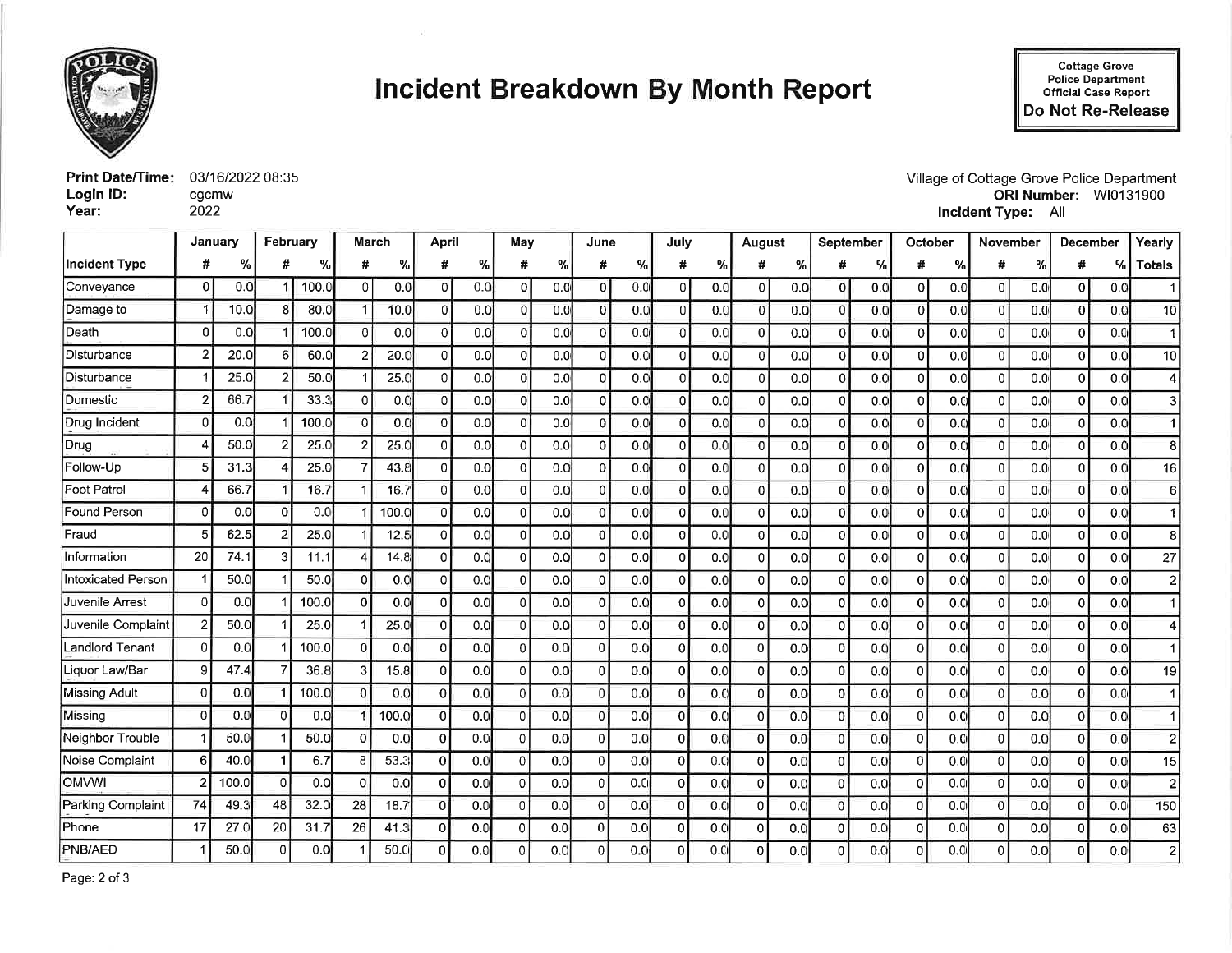

# **Incident Breakdown By Month Report**

Cottage Grove<br>Police Department<br>Official Case Report Do Not Re-Release

|           | <b>Print Date/Time:</b> 03/16/2022 08:35 |
|-----------|------------------------------------------|
| Login ID: | cgcmw                                    |
| Year:     | 2022                                     |

Village of Cottage Grove Police Department<br>ORI Number: WI0131900 Incident Type: All

|                           | January        |       | February |       | March        |       | <b>April</b>   |     | May      |     |                 | June |                | July          |          | August |                | September | October        |     | <b>November</b> |     | <b>December</b> |               | Yearly         |
|---------------------------|----------------|-------|----------|-------|--------------|-------|----------------|-----|----------|-----|-----------------|------|----------------|---------------|----------|--------|----------------|-----------|----------------|-----|-----------------|-----|-----------------|---------------|----------------|
| <b>Incident Type</b>      | #              | %     | #        | %     | #            | %     | #              | %   | #        | %   | #               | %    | #              | $\frac{9}{6}$ |          | ℅      |                | %         | #              | %   |                 | %   | #               | $\frac{0}{0}$ | <b>Totals</b>  |
| Preserve the              | $\overline{2}$ | 40.0  | 21       | 40.0  |              | 20.0  | 0              | 0.0 | ΟI       | 0.0 | $\overline{0}$  | 0.0  | $\mathbf{0}$   | 0.0           | ۵I       | 0.0    | 0              | 0.0       | 0              | 0.0 | Ωl              | 0.0 | 0               | 0.0           | 5              |
| Problem Solving           |                | 100.0 | $\Omega$ | 0.0   | οI           | 0.0   | 0              | 0.0 | ΩI       | 0.0 | $\Omega$        | 0,0  | $\overline{0}$ | 0.0           | ΩI       | 0.0    | $\Omega$       | 0.0       | $\mathbf 0$    | 0.0 | ΩI              | 0.0 | $\Omega$        | 0.0           |                |
| Problem Solving           |                | 50.0  |          | 25.0  |              | 25.0  | $\Omega$       | 0.0 | 01       | 0.0 | $\Omega$        | 0.0  | $\overline{0}$ | 0.0           | ٥I       | 0.0    | $\overline{0}$ | 0.0       | $\mathbf{0}$   | 0.0 | U               | 0.0 | 0               | 0.0           | 41             |
| <b>Property Found</b>     | $\Omega$       | 0.0   |          | 33.3  | 2            | 66.7  | $\Omega$       | 0.0 | ٥I       | 0.0 | $\vert 0 \vert$ | 0.0  | $\Omega$       | 0.0           | ΩI       | 0.0    | 0              | 0.0       | $\mathbf{0}$   | 0.0 |                 | 0.0 | $\vert$ 0       | 0.0           | 31             |
| Repo                      | $\Omega$       | 0.0   |          | 100.0 | ΩI           | 0.0   | O              | 0.0 | U        | 0.0 | $\Omega$        | 0.0  | $\Omega$       | 0.0           |          | 0.0    | $\Omega$       | 0.0       | $\Omega$       | 0.0 |                 | 0.0 | $\Omega$        | 0.0           | $\mathsf{2}$   |
| Safety Hazard             | 6              | 54.5  |          | 9.1   |              | 36.4  | 0              | 0.0 | n١       | 0.0 | $\Omega$        | 0.0  | 0              | 0.0           |          | 0.0    | $\overline{0}$ | 0.0       | $\overline{0}$ | 0.0 |                 | 0.0 | 0               | 0,0           | 11             |
| <b>Sexual Assault</b>     | $\Omega$       | 0.0   |          | 100.0 | ΩI           | 0.0   | $\Omega$       | 0.0 | n١       | 0.0 | 0               | 0.0  | O              | 0.0           |          | 0.0    | $\Omega$       | 0.0       | $\Omega$       | 0.0 |                 | 0.0 | $\Omega$        | 0.0           |                |
| Sexual Assault of         | $\Omega$       | 0.0   |          | 100.0 | ΩI           | 0.0   | $\overline{0}$ | 0.0 |          | 0.0 | 0               | 0.0  | $\Omega$       | 0.0           |          | 0.0    | $\Omega$       | 0.0       | $\Omega$       | 0.0 |                 | 0.0 | $\Omega$        | 0.0           |                |
| <b>Stalking Complaint</b> | $\mathbf 0$    | 0.0   | $\Omega$ | 0.0   |              | 100.0 | $\Omega$       | 0.0 | ΩI       | 0.0 | $\Omega$        | 0.0  | $\Omega$       | 0.0           | n١       | 0.0    | $\Omega$       | 0.0       | 0              | 0.0 | Ωl              | 0.0 | $\Omega$        | 0.0           |                |
| Stolen Auto               |                | 33.3  |          | 66.7  |              | 0.0   | 0              | 0.0 |          | 0,0 | $\Omega$        | 0.0  | 0              | 0.0           |          | 0.0    | $\Omega$       | 0.0       | $\Omega$       | 0.0 |                 | 0.0 | $\overline{0}$  | 0.0           | 3              |
| <b>Suspicious Person</b>  |                | 33.3  |          | 33.3  |              | 33.3  | $\Omega$       | 0.0 |          | 0.0 | $\Omega$        | 0.0  | $\Omega$       | 0.0           |          | 0.0    | $\Omega$       | 0.0       | $\overline{0}$ | 0.0 |                 | 0.0 | 0               | 0.0           | 3              |
| Suspicious Vehicle        | g              | 36.0  | 12       | 48.0  |              | 16.0  | $\Omega$       | 0.0 |          | 0.0 | $\overline{0}$  | 0.0  | $\mathbf 0$    | 0.0           |          | 0.0    | οI             | 0.0       | $\Omega$       | 0.0 |                 | 0.0 | $\Omega$        | 0.0           | 25             |
| Theft                     |                | 40.0  |          | 40.0  |              | 20.0  | $\Omega$       | 0.0 |          | 0.0 | $\overline{0}$  | 0.0  | $\Omega$       | 0.0           |          | 0.0    | $\overline{0}$ | 0.0       | $\Omega$       | 0.0 |                 | 0.0 | $\Omega$        | 0.0           | 51             |
| Theft from Auto           |                | 100.0 | ΩI       | 0.0   | $\Omega$     | 0.0   | $\Omega$       | 0.0 |          | 0.0 | $\Omega$        | 0.0  | $\Omega$       | 0.0           |          | 0.0    | $\Omega$       | 0.0       | $\Omega$       | 0.0 |                 | 0.0 | $\Omega$        | 0.0           |                |
| <b>Theft Retail</b>       | 2              | 40.0  |          | 40.0  |              | 20.0  | $\Omega$       | 0.0 | $\Omega$ | 0.0 | $\Omega$        | 0.0  | $\Omega$       | 0.0           | Ωl       | 0.0    | οI             | 0.0       | $\Omega$       | 0.0 |                 | 0.0 | $\Omega$        | 0.0           | 51             |
| <b>Threats Complaint</b>  | 3              | 21.4  |          | 50.0  |              | 28.6  | $\Omega$       | 0.0 | $\Omega$ | 0.0 | $\Omega$        | 0.0  | $\Omega$       | 0.0           | $\Omega$ | 0.0    | οI             | 0.0       | $\Omega$       | 0.0 | 0               | 0.0 | $\Omega$        | 0.0           | 14             |
| <b>Traffic Arrest</b>     | 28             | 24.   | 55       | 47.4  | 33           | 28.4  | 0              | 0.0 |          | 0.0 | $\Omega$        | 0.0  | $\Omega$       | 0.0           |          | 0.0    | $\Omega$       | 0.0       | $\Omega$       | 0.0 |                 | 0.0 | $\Omega$        | 0.0           | 116            |
| Traffic                   | 6              | 35.3  |          | 47.1  | $\mathbf{3}$ | 17.6  | $\mathbf{0}$   | 0.0 |          | 0.0 | $\Omega$        | 0.0  | $\overline{0}$ | 0.0           | n        | 0.0    | $\Omega$       | 0.0       | $\Omega$       | 0.0 |                 | 0.0 | $\Omega$        | 0.0           | 17             |
| Traffic Incident          | $\Omega$       | 0.0   |          | 0.0   |              | 100.0 | $\Omega$       | 0.0 |          | 0.0 | $\Omega$        | 0.0  | ΩI             | 0.0           |          | 0.0    | $\Omega$       | 0.0       | $\Omega$       | 0.0 |                 | 0.0 | Ωl              | 0.0           |                |
| <b>Traffic Stop</b>       | 125            | 40.2  | 116      | 37.3  | 70           | 22.5  | $\Omega$       | 0.0 |          | 0.0 | $\mathbf{0}$    | 0.0  | Οl             | 0.0           |          | 0.0    | $\Omega$       | 0.0       | <sup>0</sup>   | 0.0 |                 | 0.0 | $\Omega$        | 0.0           | 311            |
| Trespass                  | $\overline{2}$ | 66.7  |          | 33.3  | $\Omega$     | 0.0   | $\Omega$       | 0.0 |          | 0.0 | $\Omega$        | 0.0  | $\Omega$       | 0.0           | Ð        | 0.0    | n              | 0.0       | $\Omega$       | 0.0 |                 | 0.0 | $\Omega$        | 0.0           | 31             |
| Violation of Court        |                | 100.0 | $\Omega$ | 0.0   | οI           | 0.0   | $\Omega$       | 0.0 | ΩI       | 0.0 | 0               | 0.0  | $\Omega$       | 0.0           | $\Omega$ | 0.0    | $\overline{0}$ | 0.0       | $\Omega$       | 0.0 |                 | 0.0 | $\Omega$        | 0.0           |                |
| Weapons Offense           | $\Omega$       | 0.0   |          | 100.0 | ΩI           | 0.0   | 0              | 0.0 |          | 0.0 | 0               | 0.0  | $\Omega$       | 0.0           | $\Omega$ | 0.0    | 0              | 0.0       | $\Omega$       | 0.0 |                 | 0.0 | $\Omega$        | 0.0           | $\overline{2}$ |
| Total:                    | 742            | 39.6  | 710      | 37.9  | 422          | 22.5  | 0              | 0.0 |          | 0.0 | $\Omega$        | 0.0  | $\Omega$       | 0.0           |          | 0.0    | 0              | 0.0       | 0              | 0.0 |                 | 0.0 | O               | 0.0           | 1874           |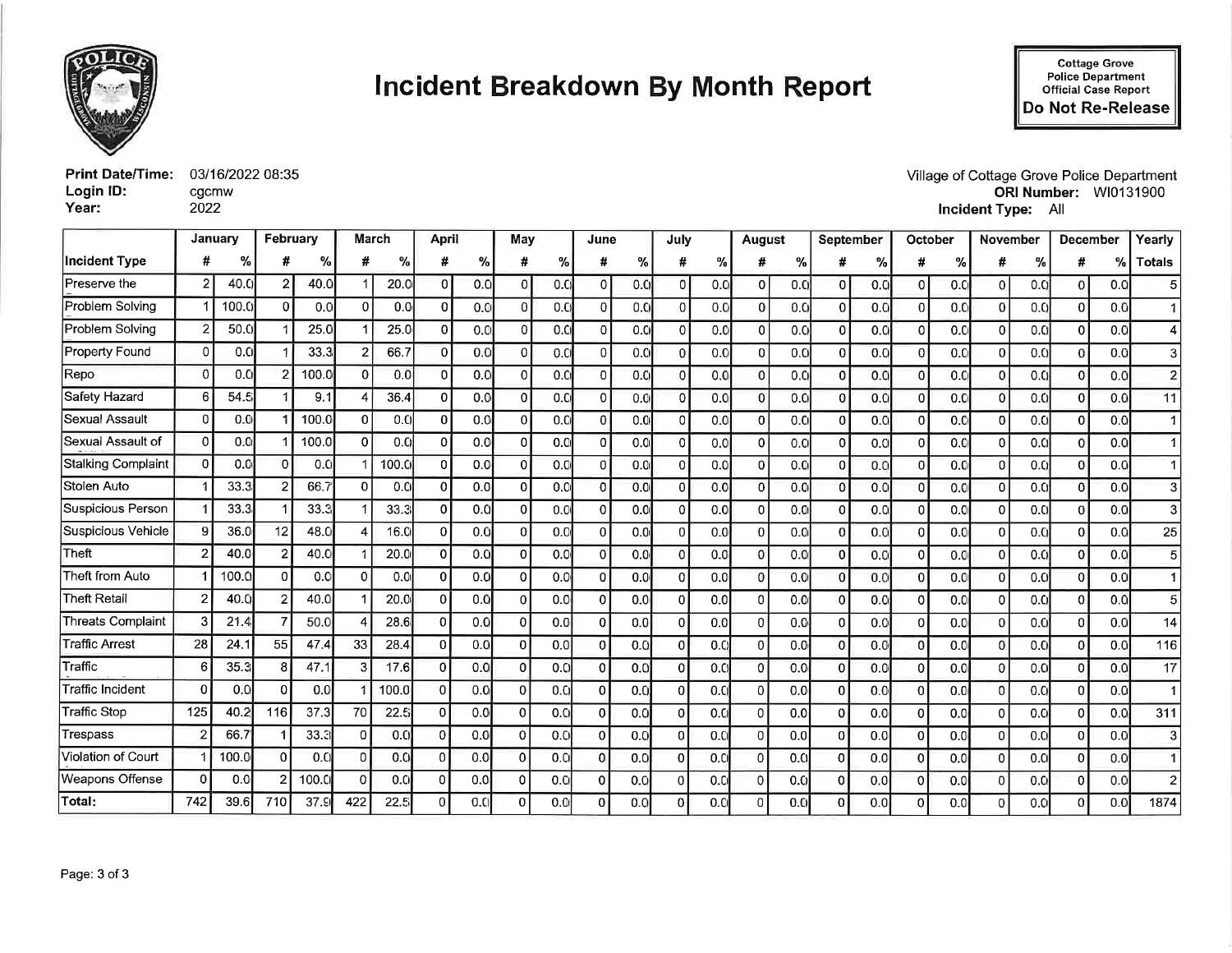**1/24/2022 Administration** Mr. Kamoku asked if I would speak to a student with him and inform them of consequences of continued harassment online. We both spoke with this student in my office, and they understood their consequences of they continued.

**1/24/2022 Student Student with IEP (if known)** A special education student was in the office for his afternoon medication. He stopped by my office and talked with me for a while before heading back to class.

**1/24/2022 School Social Worker** I was requested to issue a truancy citation to a parent for contributing to the truancy of her 7th grade son. I issued the citation and mailed it to her at her last known address in the City of Madison.

**1/24/2022 Teacher** A teacher reported that someone had urinated in the elevator. I was able to pull up surveillance footage and find two students who were responsible. I gave the names of the students to administration, and they took care of the incident. It is possible that it was not urine and was water from a water bottle.

**1/26/2022 Administration** For the past two days there has been issues with staffing and supervision in the lunchroom due to staff members being out ill. I was asked to help, so I did. I saw several issues with kids throwing food and just making a mess and being disrespectful to adult staff members. I talked with those students, and they finally did what they had been asked to do. I also had some sweep up their area because they were just throwing food on the ground and laughing about it. Today a 7th grader was smearing food all over the window, so I handed him a rag and made him clean the window. I was also approached by a 7th grader and asked if "gang banging a child" was illegal. I told administration what this student had said and how they were talking, and they talked with the student.

**1/31/2022 Officer (non-enforcement) Student of Color** 01/27/2022 - A former GDS student who I had a great relationship with has been struggling at the high school and at home. The mother had contacted me several times in the evening asking for guidance and assistance at times and I had helped her. I asked her if it would be okay if I were to pick up her child from the high school and bring him to GDS to have lunch with him and talk with him. She was more than okay with that. I okayed this also with the HS and MS Principals. I brought the student to GDS and ordered their favorite food, Pizza Hut wings, and we had a great talk and they were able to connect with people who helped here at GDS.

**1/31/2022 School Psychologist** The school psychologist came to me with a student concern. She said that the student had reported a sexual assault that occurred between them and another GDS student. The school psychologist said that the student had some questions and wanted to talk with me. I met with the student and learned that this incident occurred in the City of Monona. The student told me that both sets of parents were aware of the situation. I talked with the student for some time and gave them some options to talk with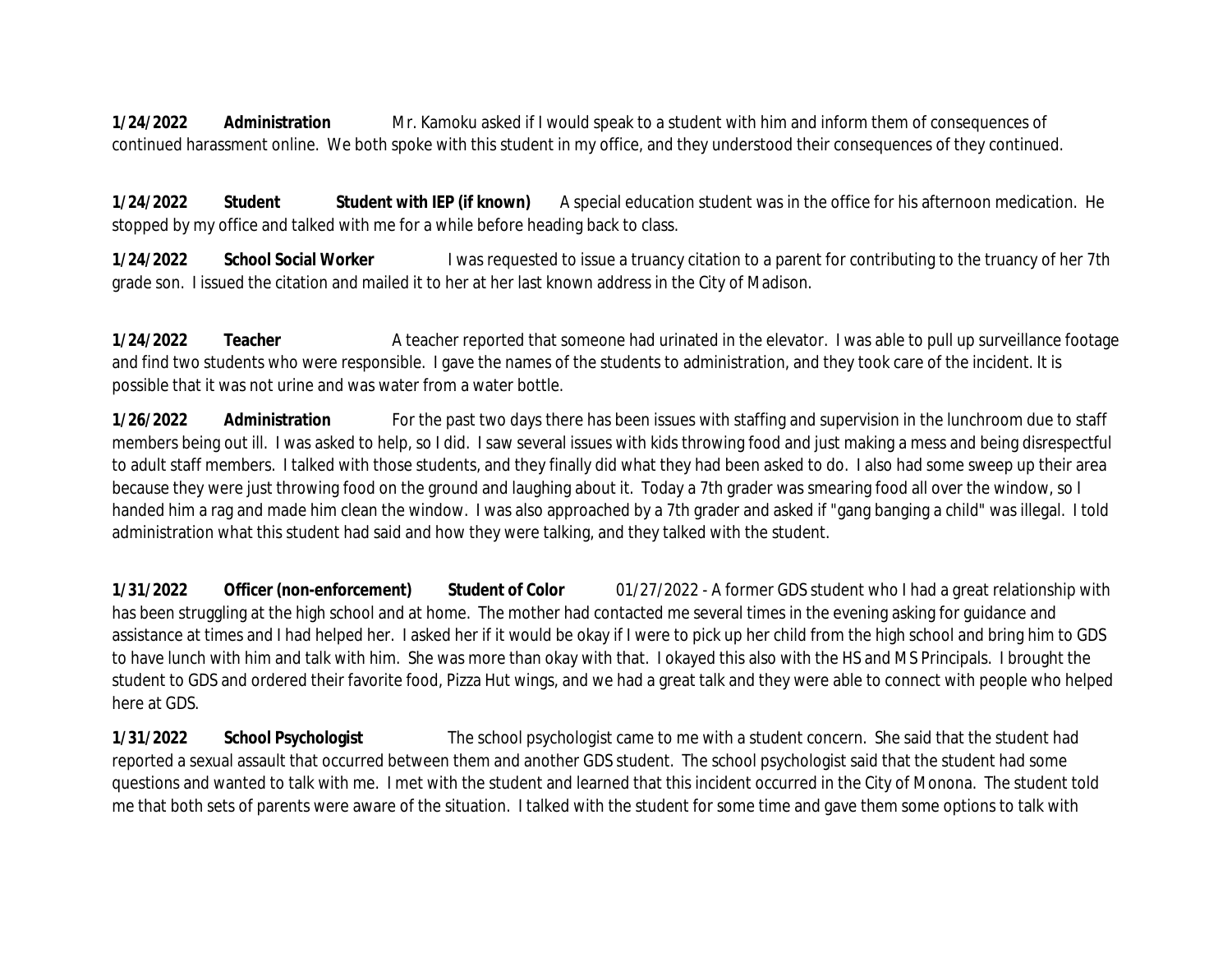people if they were still struggling. The student thanked me and left. I have since seen this student in the hallways and at lunch and they have a smile on their masked face and way hello and wave.

| 1/31/2022 | Officer (non-enforcement) | We were short staffed for lunch duty, so I assisted in the lunchroom |
|-----------|---------------------------|----------------------------------------------------------------------|
| 1/31/2022 | Officer (non-enforcement) | We were short staffed in the lunchroom, so I helped out again        |

**1/31/2022 Administration** Had my monthly meeting with Ms. Wright. We talked about school safety and started planning our end of year celebration that will take place at Cottage Grove Elementary School.

**1/31/2022 Administration** While having my meeting with Ms. Wright, she asked if I would speak with a 7 year old student who has been getting into physical fights and has been disrespectful towards adults. I spoke with this student with Ms. Wright and the student said that they would try harder to be kind and not hit others or talk back to their teachers. Permission was given by the parents for my contact with their child.

**1/31/2022 Officer (non-enforcement)** Help was needed to work the 7th grade girl's basketball game at Granite Ridge Elementary School. I told Mr. Verhage that I would help.

**2/2/2022 Administration** Attended the weekly Admin/SS meeting

**2/2/2022 Student** A 7th grade student saw me during lunch supervision and walked up to me and apologized for a comment that he had made to me. It was not a comment that was made against me, it was an inappropriate question. I told him I accepted his apology and to think before talking like he did.

**2/2/2022 Student** Several students approached me during the lunch periods and asked for stickers. They all got Junior Police Officer stickers

**2/2/2022 Student** During the lunch hour of a student, he came up to me and was talking to me about his class that he was supposed to be in now. This student is an 8th grader and I have known him since 5th grade. I told them that we could talk later, and I appreciated their enthusiasm for wanting to talk to me, but maybe not do it while they were supposed to be in class!

**2/2/2022 Officer (non-enforcement)** I was in my office and heard a scream out in the hallway outside of my door. I looked into the hallway and saw an 8th grade student whom I know from past contacts. I asked them if they were okay, and they told me that they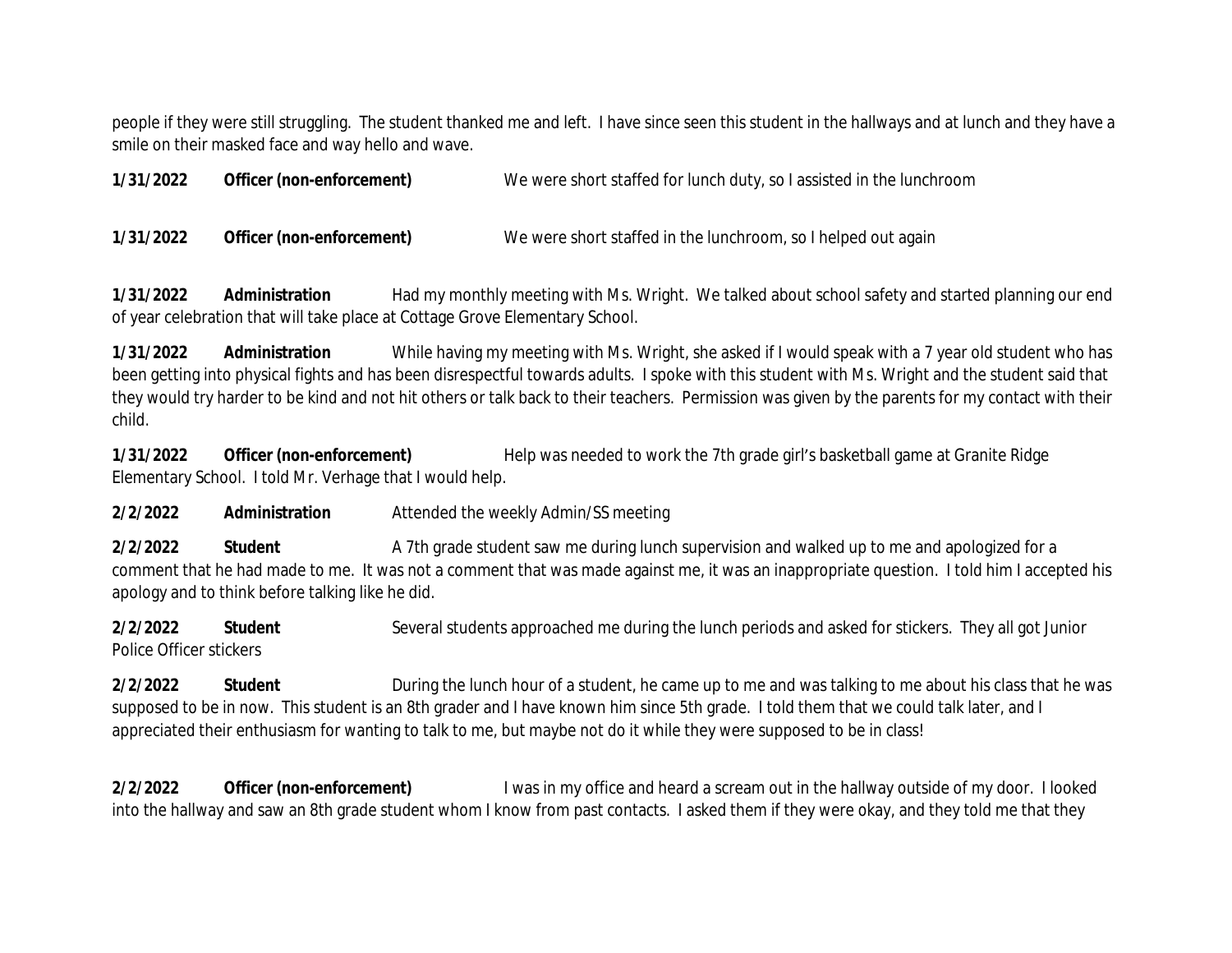were not. I had the student come into my office so that they could calm down and not have other students see them. This student calmed down, was willing to share what was bothering them, and then stated that they appreciated me talking with them and said that they were ready to go back to class. I gave them a pass to class and there were no other issues.

**2/3/2022 Officer (non-enforcement)** I had to run to Top Pack in Sun Prairie to get a new holster for my service weapon. As I was putting my weapon into the holster that morning, I noticed that there was a large crack in it. Fearing that it may break during the school day, I left school around 8:30am to go get a new one.

**2/3/2022 Administration** The previous evening I received an email from Reed Foster asking if I could help him find out who a phone number belongs to. He sent me a chain of emails and it turned out that a student was suspected of sending a text message posing as a teacher to another student's parent. I was able to help him find the owner of the phone number and he talked to the student involved.

**2/3/2022 Teacher** I received a phone message from a 5th grade teacher at Granite Ridge. This teacher has been getting hit repeatedly from a student and the teacher feels as though they are not being supported. I talked with the Special Education teacher, and we will set up a meeting for the three of us to come up with a strategy to help the child and the family with these issues to get them to stop.

**2/3/2022 Student Student with IEP (if known)** A student with special needs came into the front office and was messing with buttons. This is a student who likes to pull the fire alarms. I was able to keep him out of the front office before he ran towards the grand staircase. I was able to get James Kamoku and both of us were able to get the student to calm down.

**2/3/2022 Officer (non-enforcement)** I talked with a group of 8th grade boys about their lack of respect towards teachers in the morning when they are asked to throw away their garbage from breakfast. This is a group that is a mix of white students and students of color. One of the students of color told me that it was Black History Month and that he didn't have to pick anything up. I told him that it didn't matter that it was Black History Month and that he still needed to pick up his messes. He was later talked to by James Kamoku and myself and I told him that he was right about it being Black History Month and that he should respect the month and what it really represents. He apologized and said that he didn't mean any disrespect.

**2/3/2022 Student** Several other students asked for the Junior Police Officer stickers during their lunch periods.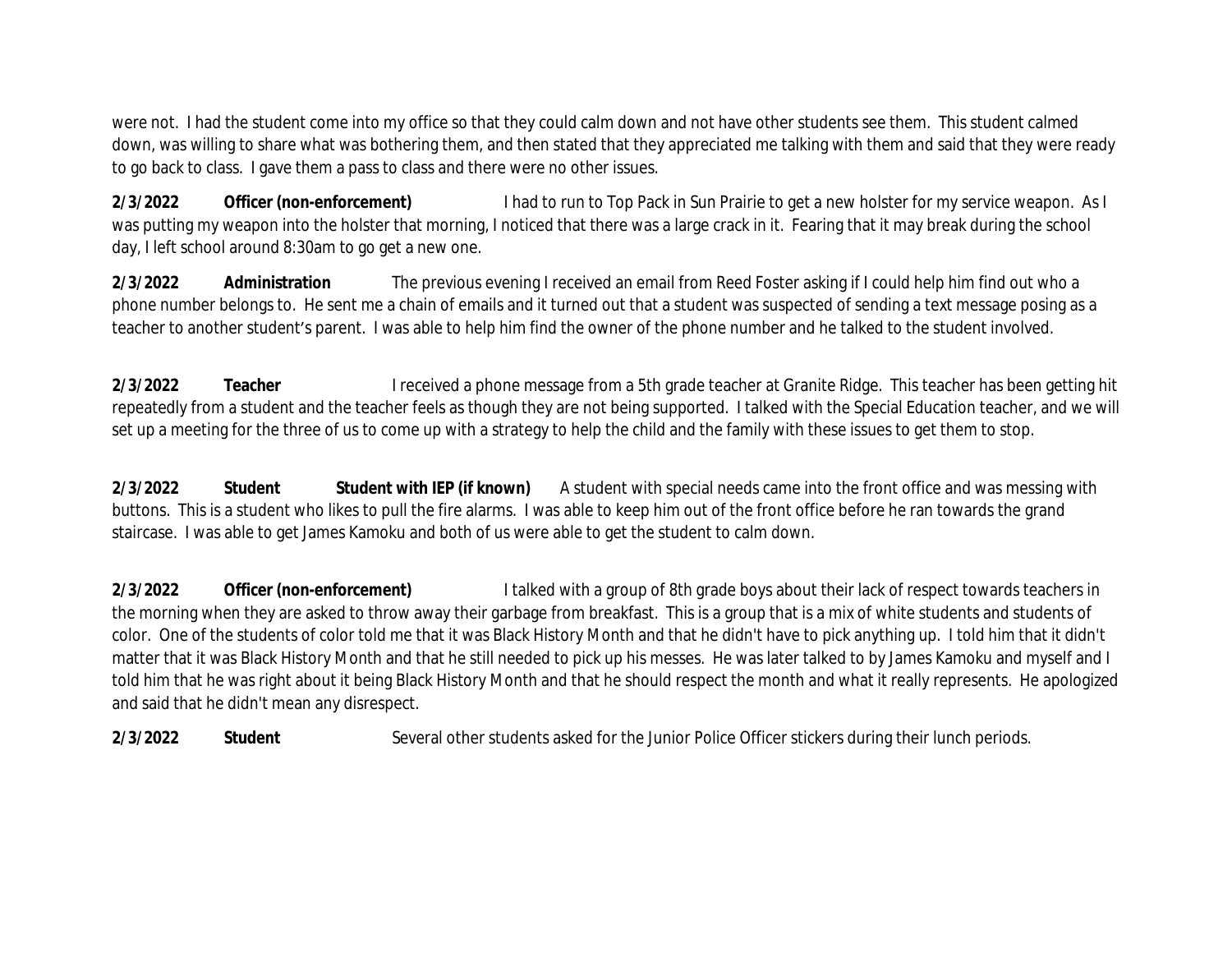**2/3/2022 Former MG Student Student of Color** A former MG student who I had a close relationship with sent me an email asking for help and stating that he was going through a hard time. I immediately emailed him back and I hope to catch up with him soon.

**2/3/2022 Administration** One of the student counselors contacted me and said that he had a student in his office who disclosed several incidents of sexual assaults against them that has been occurring for 6 years. I talked to this student who was not ready to report the full incident but did tell me that the incidents were occurring in the City of Monona. I contacted the Monona SRO as well as Child Protective Services. This student said that they were safe from any further assaults and that parents were aware. I assured this student that if they needed anything that they could always come to the office for help.

**2/4/2022 Officer (non-enforcement)** We had staff members out due to illness, so I assisted in the lunchroom for supervision.

**2/4/2022 Student** Several students again asked for stickers at lunch

**2/4/2022 Administration** Had a meeting with James Kamoku and Jeff DeWolf regarding the cameras. We made some adjustments to cameras and talked about areas that needed cameras.

**2/4/2022 Student** During this student's lunch for the week, they have come up to me and asked me questions regarding my job and what happens when people break certain laws. He seemed concerned about people coming to the school and "shooting up the school". I told him that I work hard to make sure that doesn't happen and that he was taught when he was in 5th grade what to do. I reminded him of what to do and it helped ease his mind.

**2/7/2022 Teacher Student with IEP (if known)** A teacher reported to me that a student had told her that while they were at their father's residence over the weekend, they were physically abused. This student's father does not live in the Village of Cottage Grove. I notified the proper jurisdiction for investigation.

**2/7/2022 Administration** Admin reported that there was a vehicle that was stuck in a snowbank early in the morning when they arrived. In checking the cameras, I was able to see that this same vehicle was driving around the parking lot of the school at 0200 hours and driving up on the sidewalk area by the front door. I was able to run the license plate and due to the driving behavior, I contacted the driver and warned him against his poor driving decisions.

**2/7/2022 Administration** I was informed that an 8th grade student had pulled open the door for the AED causing the alarm to sound. They asked that I check the cameras to see the identity of the student. I was able to identify the student and told administration.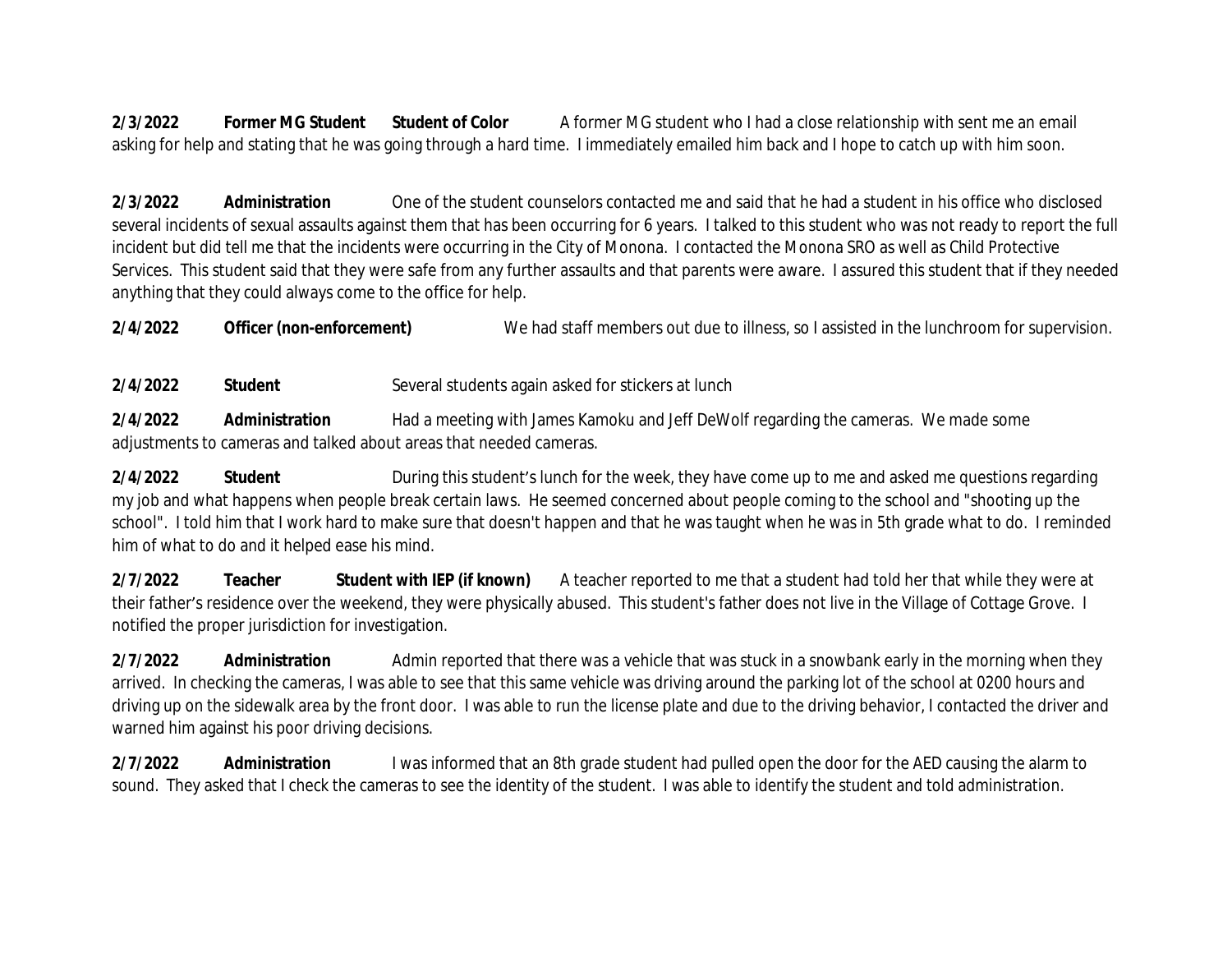**2/7/2022 Student** While helping at lunch, a student came to me and asked if I would keep their shoes safe while they were outside at recess. They told me that the shoes were new, and they did not want to get them dirty so they put on an old pair they had. I took responsibility of the shoes and kept them "safe" with me until they came back inside from recess.

**2/8/2022 Child Protective Services** CPS came to the school to talk to a student who had reported sexual abuse that had occurred in the City of Monona.

**2/8/2022 Officer (non-enforcement)** I helped during the lunch periods and handed out stickers to kids. The "Junior Officer" stickers have become quite popular and there have been no complaints from the stickers being handed out and they have not been stuck to things where they don't belong.

**2/8/2022 Officer (non-enforcement)** Completed case reports

**2/9/2022 Administration** Attended the weekly admin/student services meeting

**2/9/2022 Administration Student with IEP (if known)** I was informed that a special needs student had dialed 911 from a phone. I watched for the call to come in, but the staff member must have gotten to the phone prior to the call going through as a call for service did not come into the 911 center.

**2/9/2022 Officer (non-enforcement)** While helping with lunch periods, several students asked for stickers, so I gave out several of them to students.

**2/9/2022 Officer (non-enforcement)** My work phone was not working properly. No phone calls were coming in and no texts were coming in. I was able to "fix" the issue, but I will have to monitor it in case it keeps happening.

**2/10/2022 Teacher Student with IEP (if known)** A special education teacher came to me asking for help with one of their students who I have a good relationship with. They said that the student had left the classroom and was now sitting in a stairwell refusing to go with the teacher. I have a large stuffed bear in my office that I know this student likes. I took the bear to the stairwell and gave it to the student. He then came with me to my office where he was able to sit and relax.

**2/10/2022 Officer (non-enforcement)** Completed paperwork and reports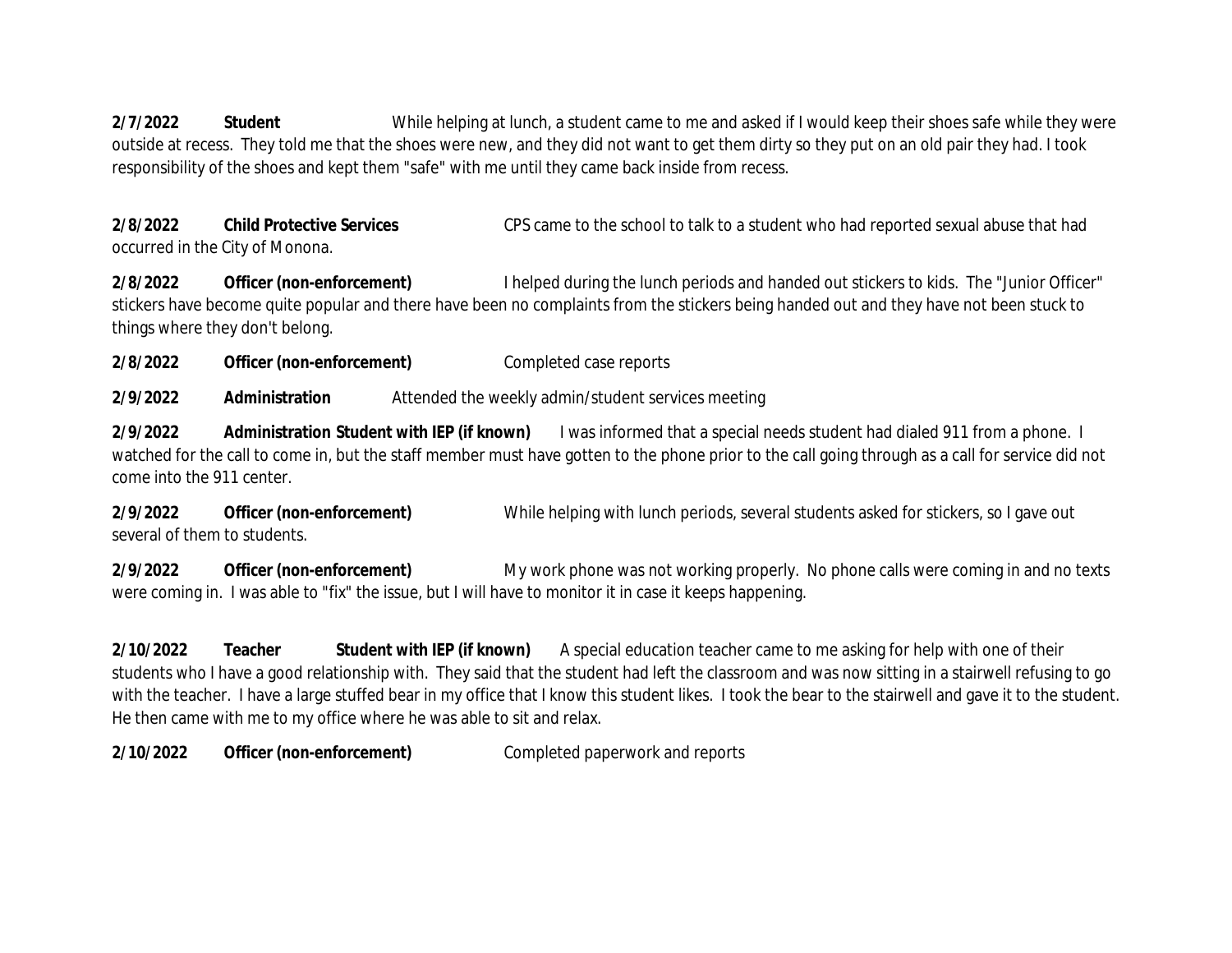2/10/2022 Student **An 8th grade student that I have had a good relationship from when they were a 5th grader came to** speak with me twice in my office. They have been struggling with classes and needed to just be in a calm place. They were able to complete some work in my office and go back to class.

**2/11/2022 Student** During one of the lunch periods, an 8th grade student came to me while they were supposed to be in class. They came out of a classroom next to the cafeteria and saw me and came and talked with me. The student said they were having a hard time in the class because there was a substitute. After talking with the student for a little bit, they went back to class with a smile on their face.

**2/17/2022 Administration** I was asked to check the cameras for an incident that took place in the morning with students shoving another student in a locker. While watching the footage I was able to see four students opening several lockers that were not theirs prior to shoving one of the other students in an empty locker. I told administration and they watched the video. The students were identified and talked to by administration.

**2/17/2022 Administration** There was a physical fight that occurred in the 6th grade pod outside of a classroom. I was asked to find the footage, which I did, and showed the footage to administration and they talked to the involved students.

**2/17/2022 Administration** I was asked to watch video footage to identify students going into the 8th grade bathroom between a time frame where there was no mess up until the time the custodian went into the bathroom and found a large mess. I identified known students and gave the list to administration.

**2/17/2022 Administration Student of Color** I was asked to assist with an 8th grade student who has significant behavior problems and often threatens the physical safety of staff. I went into the community room, where this student was receiving their instruction, and learned that they were refusing to go to gym class (their own personal gym class) because they didn't want to ruin their new shoes. This student called the teacher a "punk ass N\*\*\*\*r" and stated "do you wanna fucking go" as in fighting them. This student was suspended for their behavior and was told to leave the building. The student initially refused to go but was told that they needed to leave on their own or they would be physically removed. The student decided to leave on their own. There have been several instances with this student, and they are a danger to staff and students.

**2/17/2022** Student **An 8th grade student came to my office because they needed a space to calm down after struggling in** class. They talked with me and completed some work and went back to class.

**2/18/2022 Administration Student with IEP (if known)** I was asked to look up video footage of a special education student becoming physical with a teacher while attempting to go after another student. This student first threw a pencil at the student then walked over to the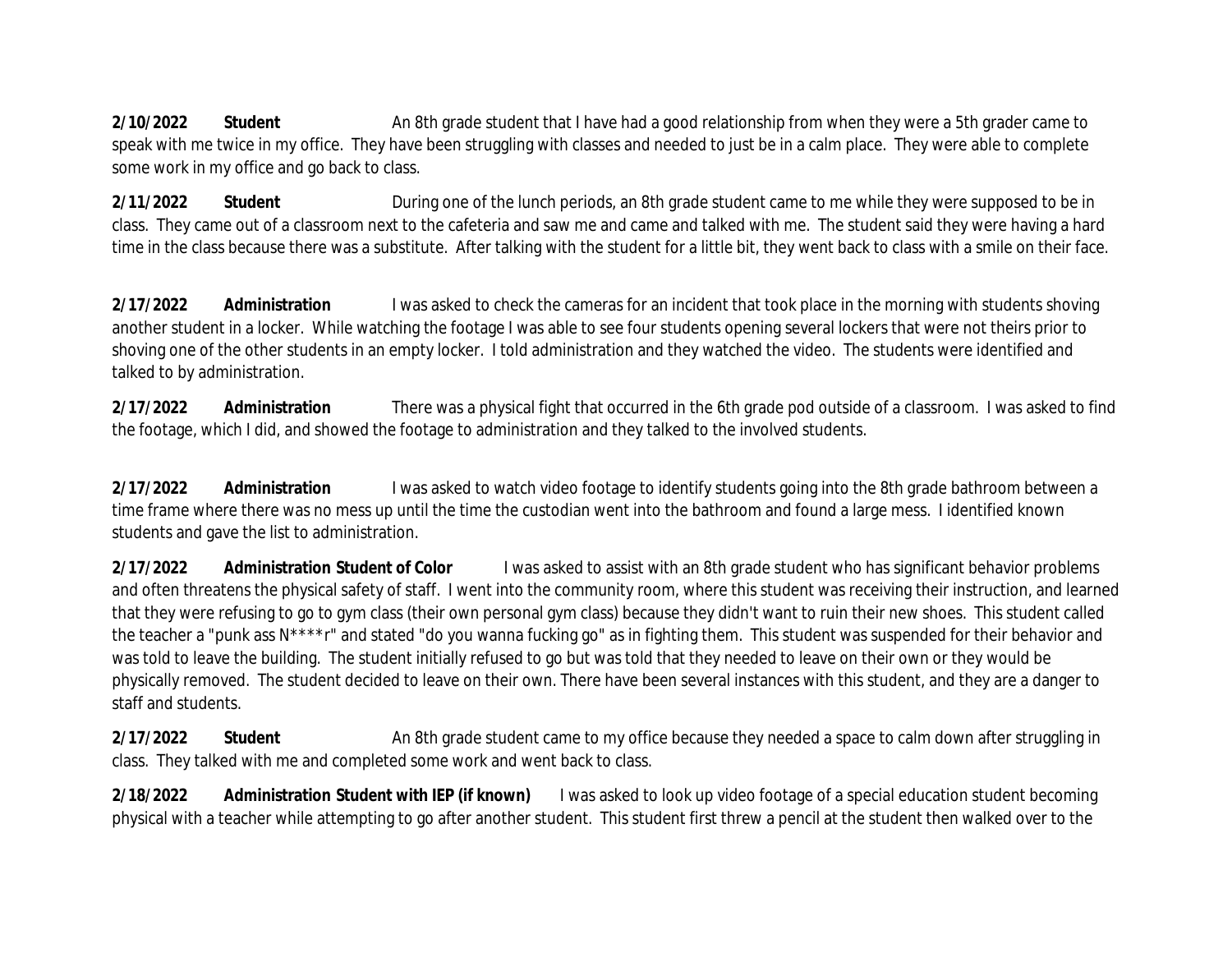student and pushed the table over. The staff member was being pushed by the student so they could get to the other student. The footage was showed to administration.

**2/18/2022 Officer (non-enforcement)** Handed out several more stickers while helping during the lunch periods

**2/18/2022 Administration** A student had come into the office reporting that they were tripped in the hallway and was injured. I was asked to look up the footage to identify the student who did the tripping. I found the footage and found that the reporting student had ran by a student taking their hat off their head. Both students proceeded to run down the hallway at near full speed and a student who was waiting in the lunch line purposefully stuck out their foot to trip the student running with the hat. The footage was shown to administration and the situation was handled. James Kamoku

**2/18/2022 Officer (non-enforcement)** I heard yelling coming from a hallway and upon entering the hallway I recognized a student whom I have helped several times. This student gets upset easily, walks out of class and then yells and screams. The student came with me to my office to calm down. He was able to calm down and talked with a counselor before going back to class with the counselor to get his belongings so he could work in another area for the remainder of the day. It was the end of the day and he worked in the small conference room.

**2/21/2022 Officer (non-enforcement)** Helped out with the lunch periods and several students asked for the famous stickers!

**2/23/2022 Administration** I was asked to check the surveillance footage in the morning to see which kids were sitting at a table that was left with a large mess after breakfast. The students were identified and given to administration.

**2/23/2022 Administration** Attended the weekly SS/Admin meeting

**2/23/2022 Dane County Communications** There was a 911 disconnect from a phone in the building. No reported issues.

**2/23/2022** Dane County Communications The caller of the 911 disconnect called back stating that everything was fine and that he was trying to turn on their music. The student was identified, and the name was given to administration. Contact with the student was not made.

**2/23/2022** Student **A** high school student contacted me and told me that they were going to be going into Criminal Justice after graduation at Madison College. They had some questions and asked for some advice in being successful. I gave them some helpful information and wished them the best on their career path.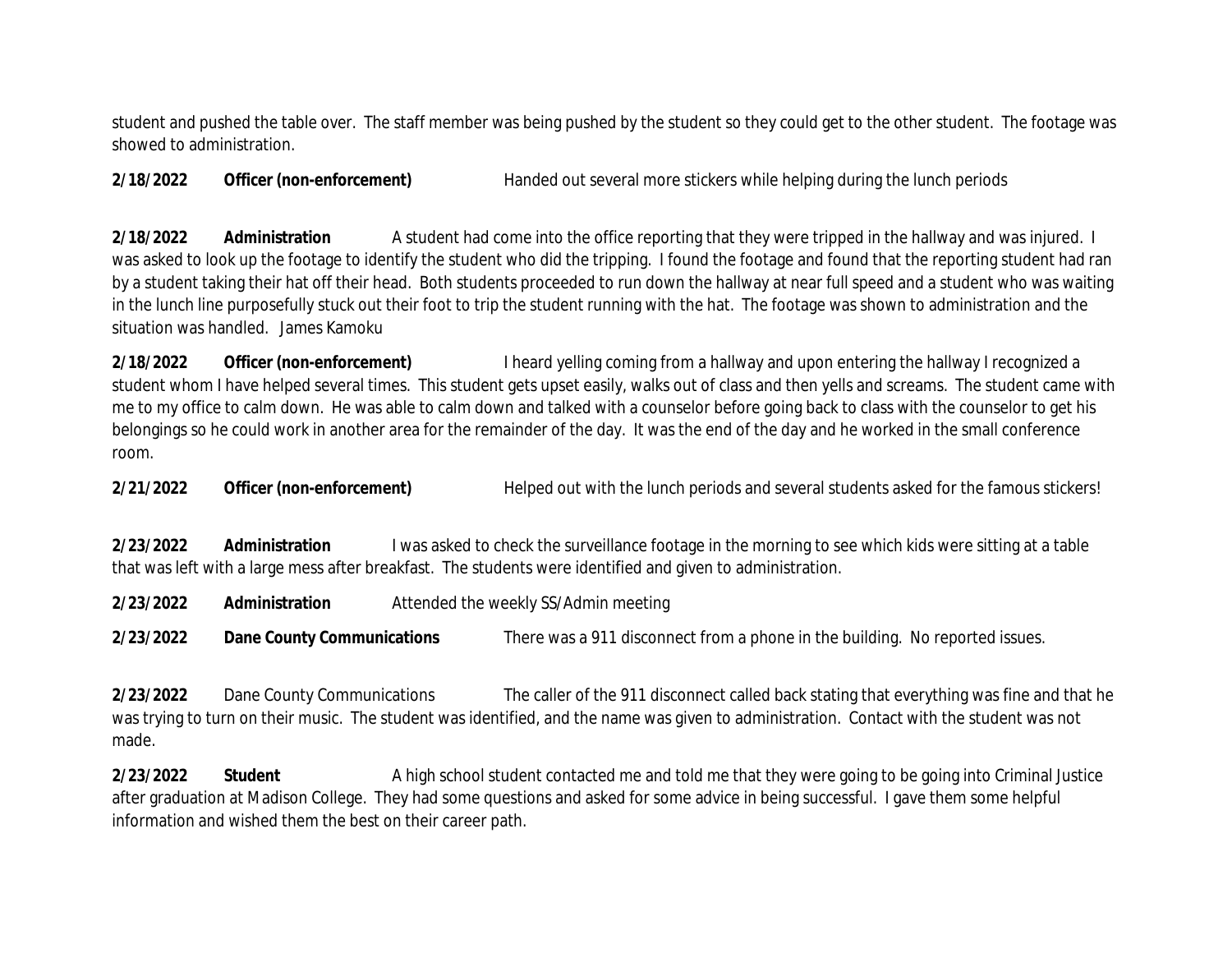**2/23/2022 Officer (non-enforcement)** I helped during the lunch periods and was approached by several students asking for stickers!

**2/23/2022 Administration** James Kamoku asked if I would speak to a student with him regarding his poor attendance and being late to class. James Kamoku explained to the student that poor attendance could lead to truancy and a citation. I told the student that when they are considered truant, they can receive a citation. The student understood and said that they would get to class and stay in class.

**2/24/2022 Teacher** A teacher asked if I could check the cameras for a possible fight that had occurred in the hallway. I found the incident and showed it to an administrator.

**2/24/2022 Teacher** A teacher came to my office and said that while he was walking down the hallway, he observed a student make a gun in the shape of his hand and point it at a student and say "pop, pop, pop". The teacher said that he told an administrator, but they felt that nothing was going to be done and they felt unsafe. I was able to find the footage of the incident and showed an administrator.

**2/24/2022 Student** Several students came up to me during lunch asking for stickers

2/24/2022 Student **A** student that I coached in volleyball came to me and told me that she was having a hard time because a past friend was talking about her behind her back and threatened to fight her. I told her that if she is in a situation that she should walk away and come to the office. She told me that she was okay but just upset about being talked about. We talked for a while, and she was able to make it to class.

**3/1/2022** Officer (non-enforcement) Attended the Dane County SRO meeting which was held in DeForest

**3/1/2022 Student** Several students came up during their lunch and asked for stickers. A student who I also "arrested" for making threats against the school, has also been talking to me quite a bit and comes up to me to talk to me or calls me over to where they are sitting to talk to me. I had never talked to this student prior to "arresting" them and I have been able to build a positive relationship with them.

**3/1/2022 Teacher Student of Color** One of the special education teachers works with a very difficult student and this student often threatens physical harm towards staff. The student was again refusing to do their work and not listening to the teacher. The student threatened the physical safety of the staff member and threatened to kill them. The teacher radioed for me and as soon as the student heard the teacher call for me, the student decided that they would listen and do what they were supposed to do. This happened while I was at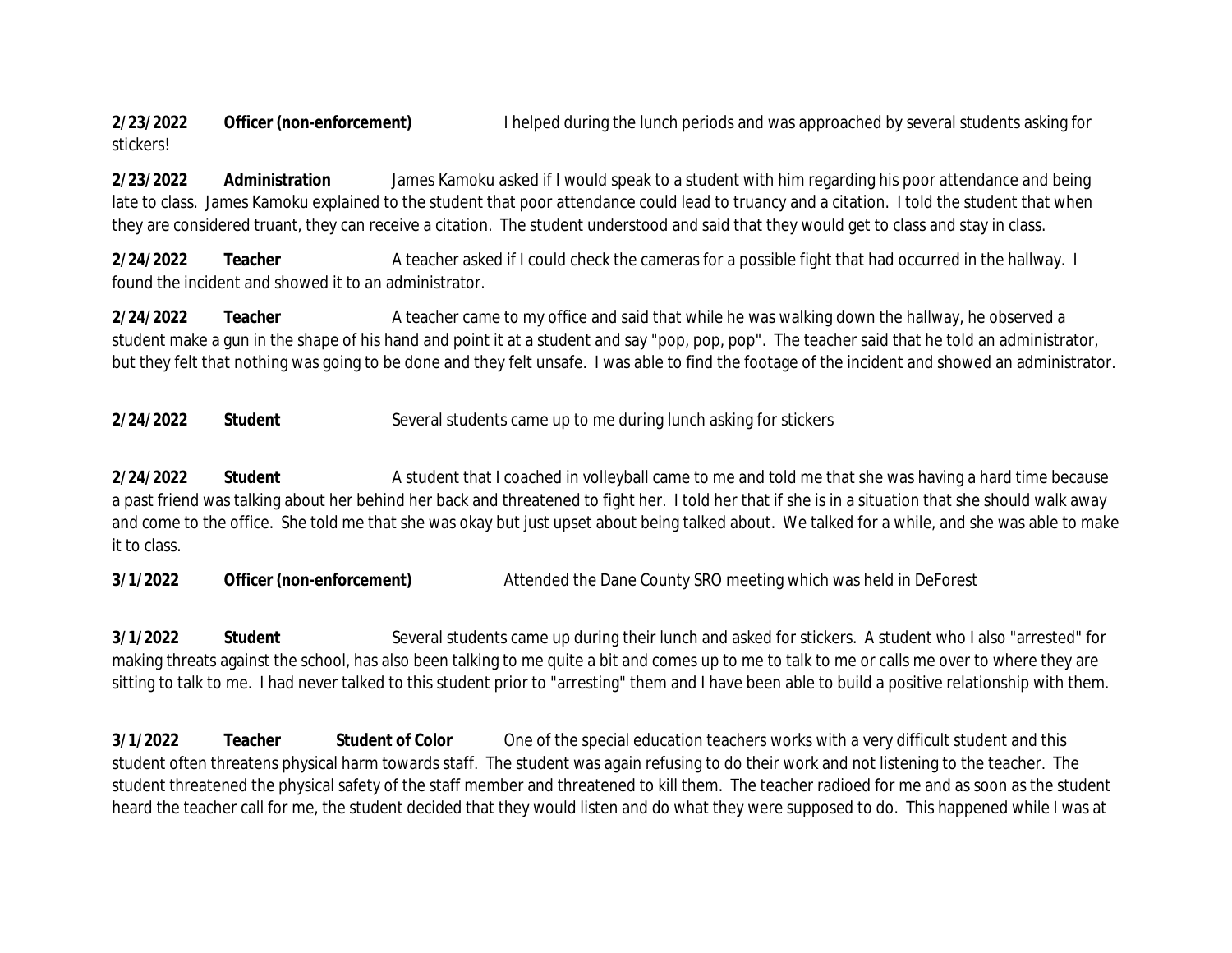my SRO meeting, and I was told about it when I arrived. I saw the student later at lunch time and we had a nice conversation and he showed me the book that he got from the library and told me that they had met their new social worker.

**3/2/2022** Project Unify **After school on March 1, there was a basketball game that Project Unify put together for our special** education students. I helped students keep score with the scoreboard. It was a really great time and the kids playing had so much fun.

**3/2/2022 Administration** Attended the admin/ss meeting

**3/2/2022 Administration** I was asked to help get a student from 6th grade who had to be asked to leave due to behavior. I went to the POD with Ms. Langer and escorted the student up to the office. I had the student sit with me and I talked with them about behavior and to worry about what they needed to do and not what others were doing. The student was allowed to go back to their next class. Kris Langer

**3/2/2022 Administration** James Kamoku and I met with Jeff Carr regarding the surveillance cameras.

**3/2/2022** Lt. Wagner CGPD I was asked to sit in during a Safe Harbor interview for Detective Anderson. I left the school at 1320 hours.

**3/3/2022 Administration** I was asked to go to Cottage Grove School to talk to a 2nd grader in regard to very specific thought-out threats towards a staff member. I talked with the student about coping strategies if they are mad at someone and that threats were taken very seriously. He apologized and said that he would do better. This conversation was also with the principal present.

**3/3/2022 Waunakee Police Department** I was asked to assist Waunakee PD and their SRO in contacting three high school kids that created an Instagram account, "Bella is a hoe". The kids are friends of an ex-boyfriend of this female who attends Waunakee HS. I will be contacting the kids and warning them for their behavior.

**3/3/2022** Student I was contacted by a student who reported being sexually assaulted in class. This student has made unsubstantiated claims of this nature before. The reporting student did not want any law enforcement consequences for the other involved student. I informed administration and they spoke with the other student as well as a potential witness. This claim was found to be unsubstantiated. I notified CPS of the report.

**3/4/2022 Family Student of Color** I was contacted by a family of a student whom I have helped since the student was a 5th grader. The student is now a freshman at MGHS. The parent was asking for assistance as the student was at the high school but was not supposed to be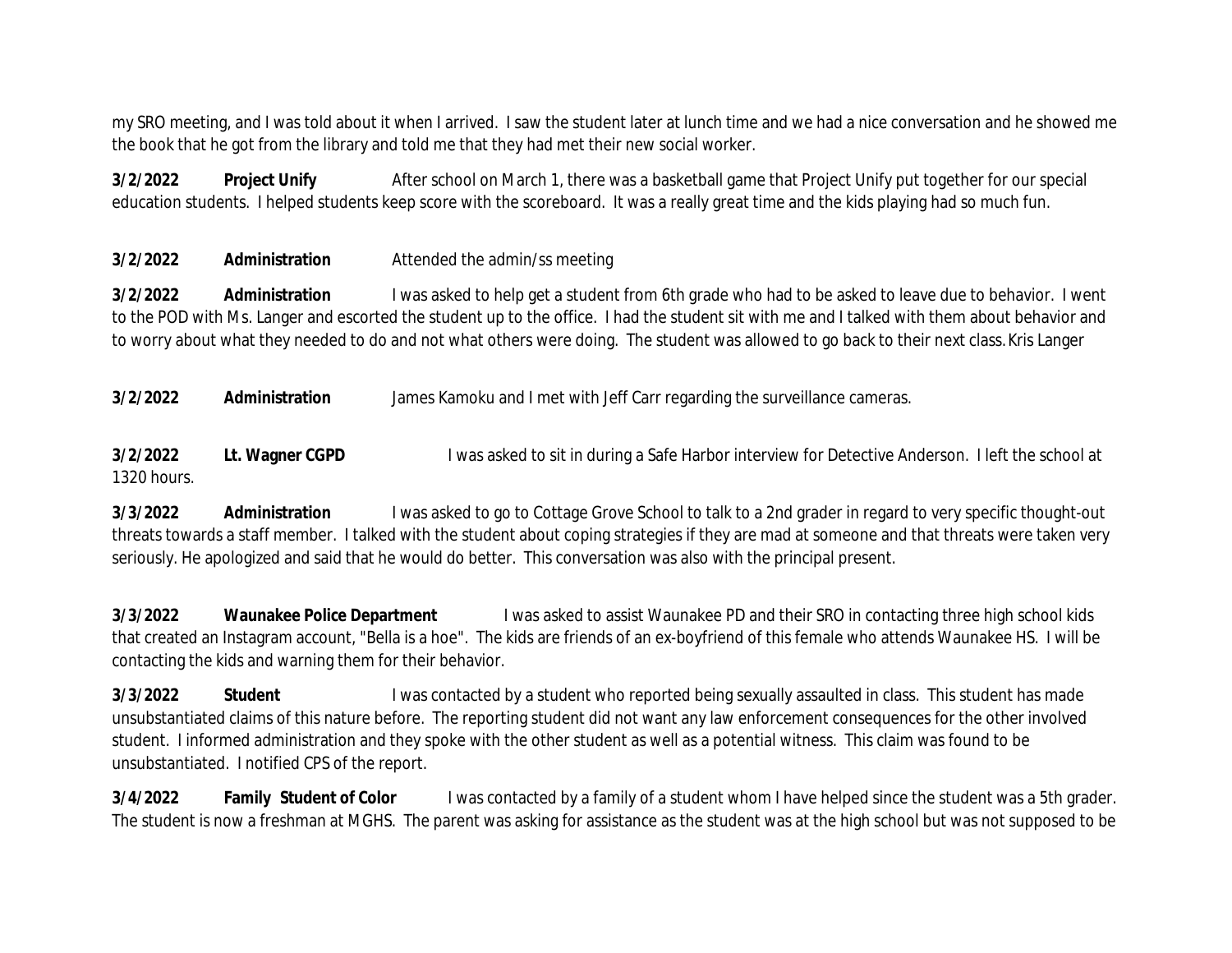because they were suspended until March 9th. I was able to call the student and speak with them and get them calmed down and go sit in the office until a ride could come and get them. I confirmed with AP Kling and that student did go to the office and was waiting for a ride. They were picked up.

**3/4/2022 Teacher Student of Color** A teacher who teaches a student who is not allowed in the general school community due to threatening behavior, came to me and said that the behavior was elevated, and he may need my assistance. The teacher wanted to give me a heads up in case they called for assistance. No call was ever needed.

**3/4/2022 Administration** I was asked to watch video to see if I could see a student stealing an item out of another student's locker. Before finding the footage, administration was able to talk to the student and the item was returned.

**3/4/2022 Administration** I was asked to identify students who were throwing food at lunch. I was able to identify the students and gave the names to administration.

**3/7/2022 Administration Student of Color** I was asked to talk with an 8th grade student who I have had several conversations with already this school year due to his threatening behavior. He was refusing to listen to the teachers and was becoming agitated. I reminded him of the expectations, and I didn't hear anything more from his teachers for the rest of the day.

**3/7/2022 Administration** I had my monthly meeting with Danyelle Wright at Cottage Grove School. We discussed the end of the year celebration.

**3/7/2022 Administration** I had an 8th grader in my office during his lunch time for lunch detention. Several 8th grade students were in lunch detention for an incident that occurred during their lunch on March 4th.

**3/7/2022 Administration** After 6th grade lunch recess, I had a student placed in my office for getting caught outside climbing a wall of the school. Mr. Kamoku came and talked with the student and had the student sit in my office.

**3/7/2022 Administration** I was asked to look at video during a 6th grade gym class for a potential fight that occurred. I found the incident and showed administration. One of the students sat in my office with me until they could be talked to by administration.

**3/7/2022 Student Student of Color** A student came to my office and asked if I could get him some ice for his finger that he jammed in gym class. He said that the nurse was talking with someone, and he didn't want to interrupt her. I got him some ice for his finger and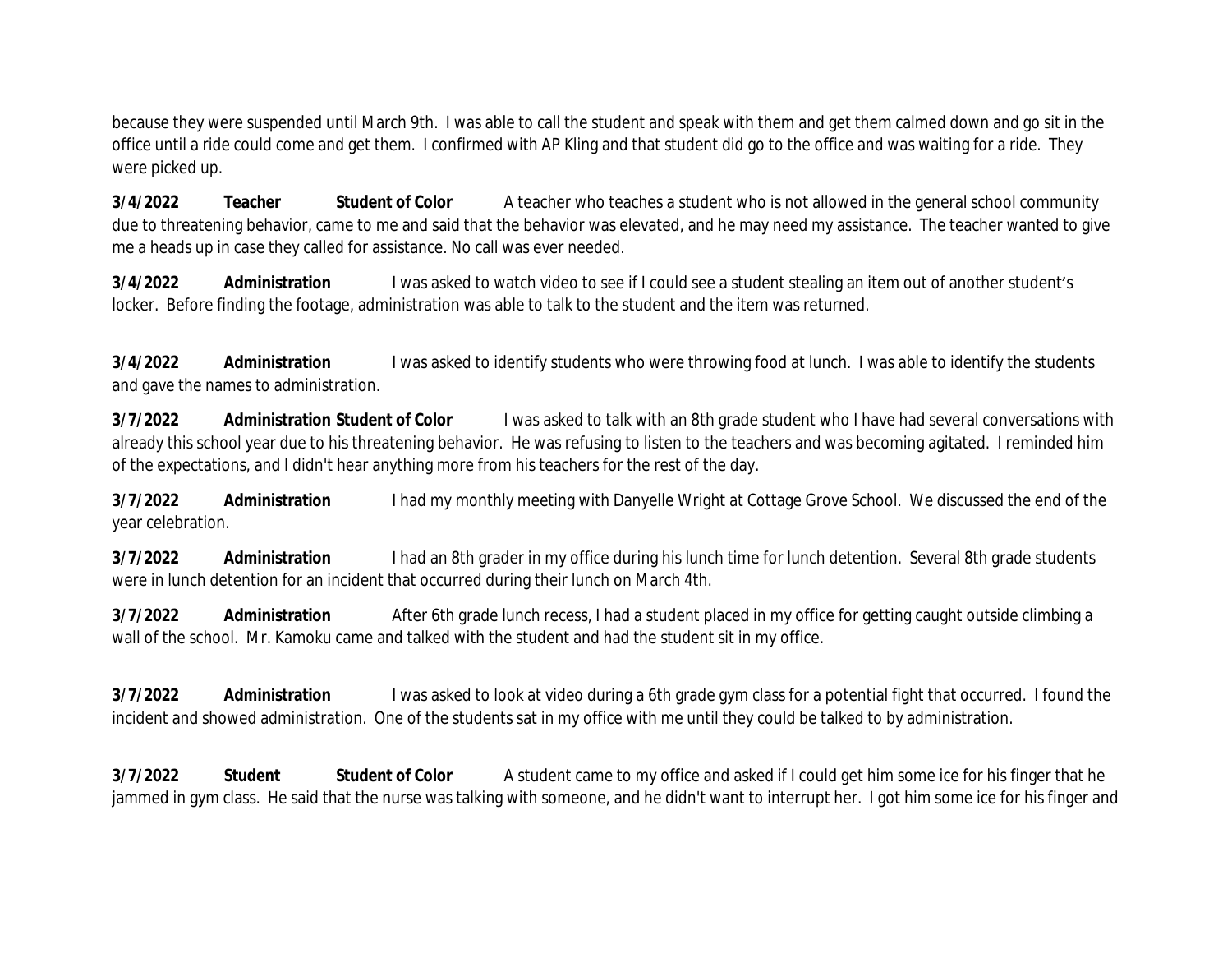looked at it to make sure that it wasn't warm, deformed or any other sign indicating that it was more injured. He said that it hurt but not that bad. I told him to keep the ice on it and let his parents know.

**3/8/2022 School nurse** The school nurse told me that she had a student who came into her office with a face injury and it was starting to bruise around the students eye. She said that the student told her that they fell on the grand staircase and hit their face. She wanted me to check the cameras to see if the student in fact did fall. I found the student on camera and found that the student was tackled by another student and their face hit the ground. I showed the footage to administration, and they talked to those involved.

**3/8/2022** Family I was requested to contact a mother of a student, who no longer attends GDS, who is being harassed by GDS students. I called the mother, and she was unable to provide me with any names of the students who were harassing. I told her that without the names of the students, I wouldn't be of much help. She was also upset that the school wasn't doing more for anti-bullying and cyber bullying.

**3/9/2022 Administration Student of Color** A student was asked to leave a class by a sub due to a disruption. Administration was supervising the lunch periods and asked if the student could sit in my office to do his work. I know the student and I was happy to have them in my office.

**3/9/2022 Administration** Attended the weekly admin/ss meeting

**3/9/2022** SRO Conference Meeting I am a member of the WI SRO conference committee. We held an online meeting talking about the upcoming summer conference.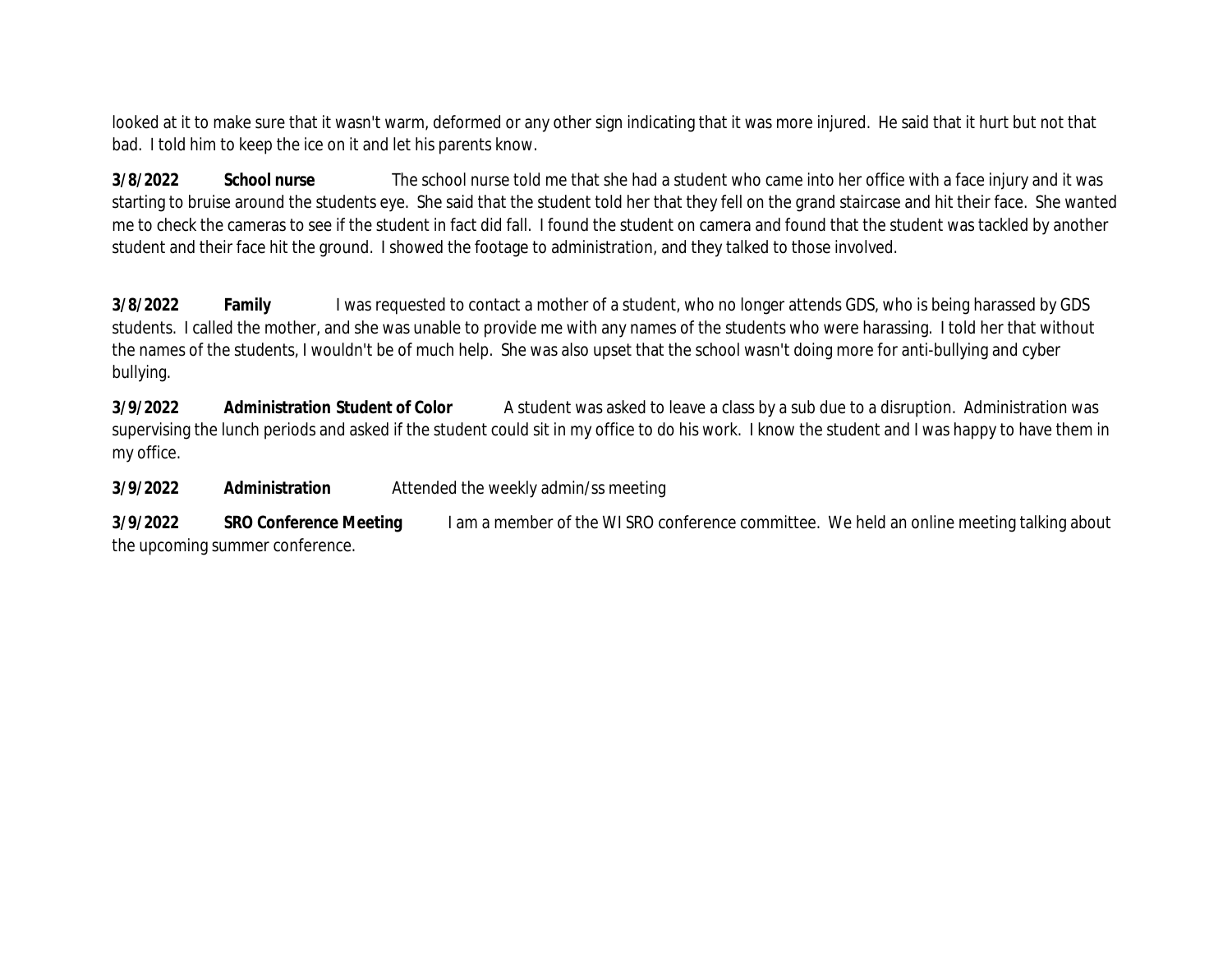**3/21/2022** Administration I was asked to watch surveillance footage of the morning breakfast and see if I could identify some 6th graders who had left a large mess. I found the footage and it was shown to administration.

**3/21/2022** Administration I was asked to sit in the community room with some students who were serving an in-school suspension. I sat there during all the lunch periods until I was relieved by administration.

**3/22/2022** Administration I was told that on 03/21, after I had left for the day, two young adults showed up during parent pick up on four wheelers and had picked up a student. I was able to identify the students on the surveillance footage. They are students at the high school. I spoke with one of the students and warned him for this and he understood. I was able to also speak with the parent of the other student and informed him that this cannot happen again with his daughter. He said that he didn't know that this had happened until later and told his daughter that she could not pick up her sister on the four-wheeler.

**3/22/2022** Fire Drill We had our monthly fire drill. This is the first one that we have had in a while.

**3/22/2022** Student A student requested to speak with me because her father was going to be learning of some information about an incident where she was a victim. She was worried that her father would show up at the school or their home. I notified the front office staff of this and informed them that if he showed up that they needed to contact me. I also notified Monona Police Department, as they live there, and requested extra patrol at the residence.

**3/23/2022** Teacher A resource teacher came to my office and asked for some assistance in his room with a female student who seemed to be having some sort of panic attack and the student was asking for me. I went to his classroom and found the student in a chair, and she was shaking and crying. She told me that she had overdosed on her prescription medication the previous evening and her parents did not believe her. I called for an ambulance, and she was transported to a hospital. Her parents were also contacted and advised. I also contacted Dane County Crisis and informed them of this situation and was told that they would have social workers ready at the hospital to assist the student and her family.

**3/24/2022** Administration James Kamoku asked that I sit in during a parent meeting regarding a student that has missed several days of school. During the meeting it was determined that this was not a truancy issue and was more a medical issue. The family was provided support and their child was able to make it into the building today.

**3/24/2022** Student A student had reported a possible domestic issue to the social worker. The social worker informed me of it and I notified patrol. The social worker also stated that she had called CPS regarding the information.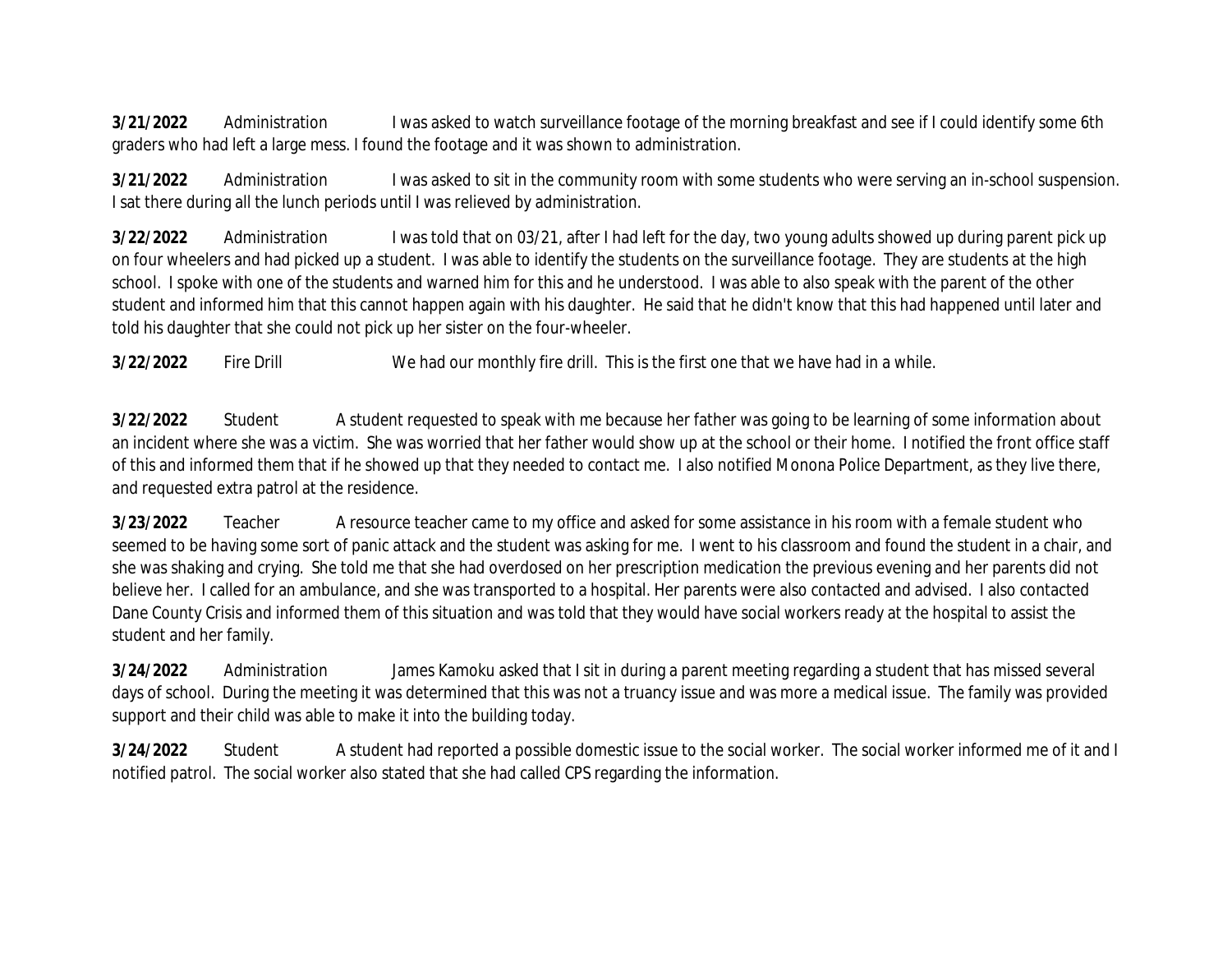**4/4/2022** Student A student came to my office and asked if she could talk to me. The student said that as she was trying to put together her mental health, she wanted to talk with people who were involved in her life when she was younger. I had some history with this family when this student was very young. We talked for a while and the student thanked me for talking with them.

**4/4/2022** Student Student of Color A student saw me in the morning and came and gave me a huge hug. She said that she missed me over spring break.

**4/5/2022** Officer (non-enforcement) Student with IEP (if known) A student came into the office, and I asked how he was doing. This is an 8th grade student who I have had a good relationship with since he was a 5th grader. He told me that he was doing really good. I asked if he had a great spring break and he told me that he did. He said that he and his family flew to Arizona but had to drive back because the flights being cancelled.

**4/5/2022** Administration Kris Langer came to me and told me that a parent had sent a rude email to the social worker accusing her of not doing anything when her child came to report some incidents that were apparently happening in school. The social worker was out so Langer asked if the Dean of Students and I could speak to the student. Before speaking with the student, Langer sent an email back to the parent telling the parent that the SRO and the Dean of Students would talk with her child. The parent sent an email back saying that no one was to talk to her daughter. It was later learned that the student never reported the incidents to the social worker.

**4/6/2022** Administration Kris Langer asked if I could look up video surveillance footage of a fight after school that had occurred in the 6th grade hallway. I was able to find the incident and showed it to her.

**4/6/2022** Administration Attended the weekly SS/Admin meeting

**4/6/2022** Teacher Student with IEP (if known) A resource teacher came to me stating that a student wanted to talk to me. The teacher told me that there was an injury to the student's knee and that the student was referring to it being caused by a parent. I talked to the student who reported some abuse by his father. His father does not live in CG, and this is not the first time this student has made these comments against this parent. I completed a report and sent it to the correct jurisdiction.

**4/6/2022** Student An 8th grade student had come to my office crying. She said that a 6th grade student came to her classroom and was making rude comments about her friend that passed away. This student was very upset, and she said that instead of hitting the student, she came to me. I talked with her for some time and was able to get her in a better place where she could return to class. I informed the Dean of Students of the incident and he talked with the 6th grade student about their actions and behavior.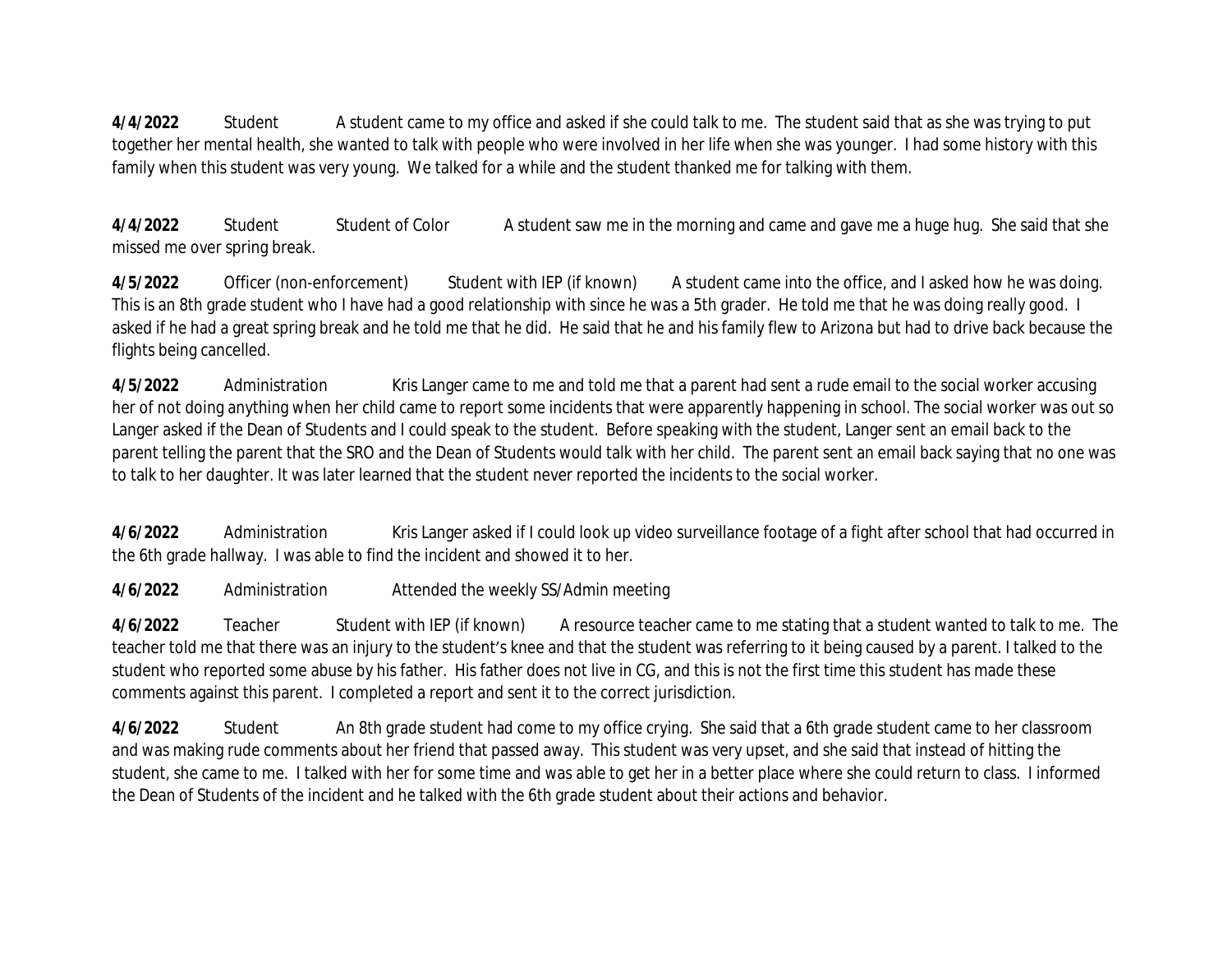**4/7/2022** Administration I went with our 8th grade class to the high school so they could watch the high school musical. I also provided a ride to a student who was late arriving to school and missed the bus.

**4/8/2022** Officer (non-enforcement) For two hours in the morning I was at Summit Credit Union, along with the DCSO, giving a de-escalation presentation.

**4/11/2022** Administration I was asked by James Kamoku if I could attend an 8th grade field trip to the Fireside in Fort Atkinson on the 14th as they were short on chaperons. I sent an email to the teacher saying that if I was needed to go, that I would be more than willing to assist.

**4/12/2022** Administration I was informed that a truancy citation was needed for a 6th grade student who has been habitually truant and that the mother of the child was not communicating with the school. I issued the truancy citation to the parent and mailed it.

**4/12/2022** Student A student reported being hit in the eye during his lunch recess. I was able to find the footage and informed school administration of the students involved.

**4/12/2022** Officer (non-enforcement) Worked on paperwork and reports

**4/12/2022** Student At the end of the day, a gym class was walking back in the school from going on a short walk outside. I was walking out and the class was yelling hi to me and waving.

**4/13/2022** Officer (non-enforcement) I was at Summit Credit Union from 8:30am until 1:00pm teaching active shooter and stop the bleed to their staff.

**4/13/2022** Administration I was asked to find footage of an incident where a student was struck by another student in the library. There are no cameras in the library, so I was unable to find this incident on camera.

**4/13/2022** Student Student with IEP (if known) I had received a voicemail on my office phone from a former student who is now in high school. This student has been causing several issues in the community. I talked with the student and reminded them of strategies that worked for them when they were at the middle school. The student thanked me for calling them back and wanted to meet with me soon. I told them that I would find a time that I could meet them.

**4/14/2022** Student A student came to my office in the morning after meeting with school administration. She had reported an incident, along with several other students, of body shaming on a male student by several of the students' "friends". The reporting student said